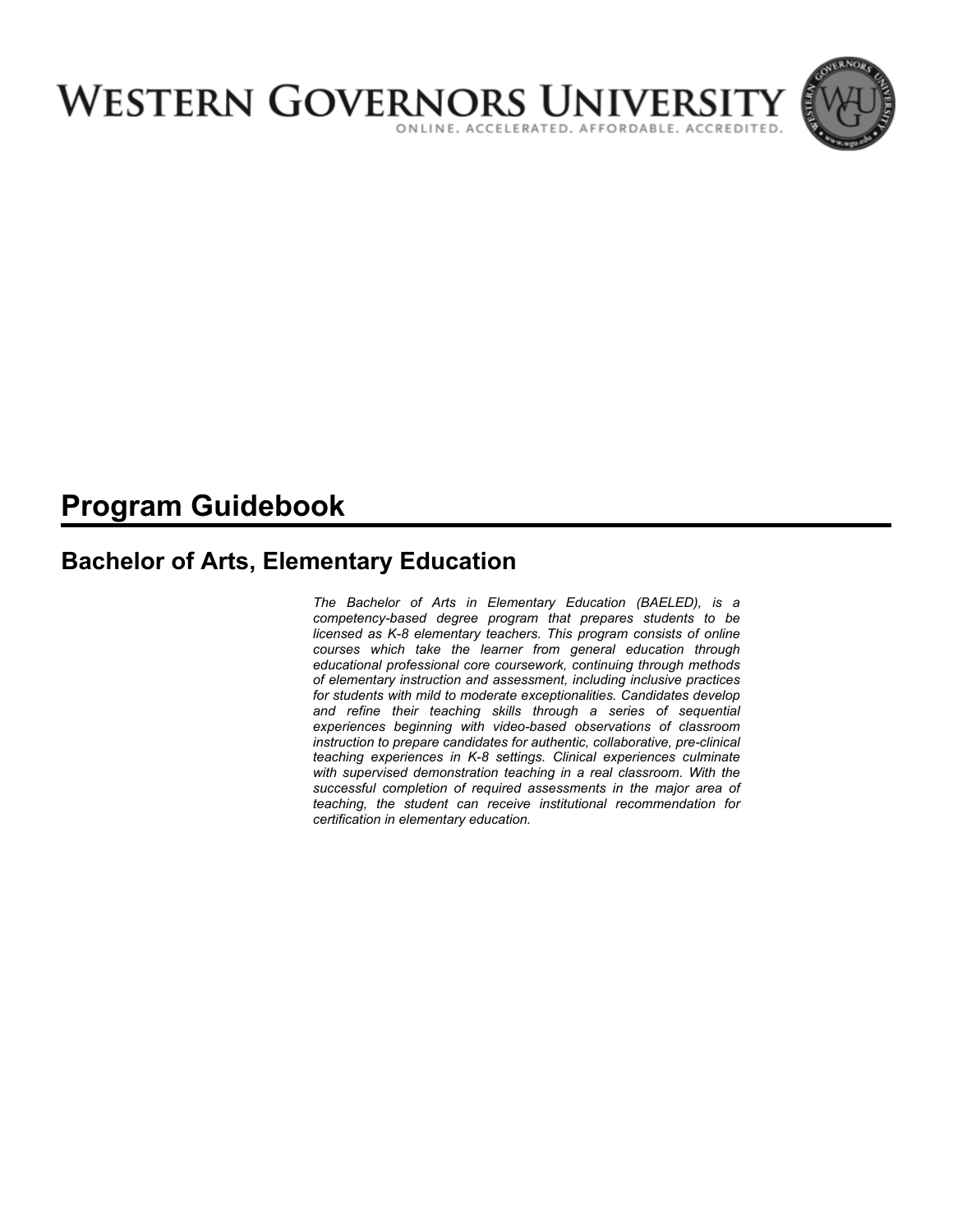# **Understanding the Competency-Based Approach**

Practically speaking, how do competency-based programs like those offered at Western Governors University (WGU) work? Unlike traditional universities, WGU does not award degrees based on completion of a certain number of credit hours or a certain set of required courses. Instead, you will earn your degree by demonstrating your skills, knowledge, and understanding of important concepts.

Progress through a degree program is governed not by the amount of time you spend in class but by your ability to demonstrate mastery of competencies as you complete required courses. Of course, you will need to engage in learning experiences as you review competencies or develop knowledge and skills in areas in which you may be weak. To help you acquire the knowledge and skills you need to complete your courses and program, WGU provides a rich array of learning resources. Your program mentor will work closely with you to help you understand the competencies required for your program and to help you create a schedule for completing your courses. You will also work closely with course instructors as you engage in each of your courses. As subject matter experts, course instructors will guide you through the content you must master to pass the course assessments.

The benefit of this competency-based system is that it enables students who are knowledgeable about a particular subject to make accelerated progress toward completing a degree, even if they lack college experience. You may have gained skills and knowledge of a subject while on the job, accumulated wisdom through years of life experience, or already taken a course on a particular subject. WGU will award your degree based on the skills and knowledge that you possess and can demonstrate—not the number of credits hours on your transcript.

# **Accreditation**

Western Governors University is the only university in the history of American higher education to have earned accreditation from four regional accrediting commissions. WGU's accreditation was awarded by (1) the Northwest Commission on Colleges and Universities, (2) the Higher Learning Commission of the North Central Association of Colleges and Schools, (3) the Accrediting Commission for Community and Junior Colleges of the Western Association of Schools and Colleges, and (4) the Accrediting Commission for Senior Colleges and Universities of the Western Association of Schools and Colleges. The university's accreditation status is now managed by the Northwest Commission on Colleges and Universities (NWCCU), which reaffirmed WGU's accreditation in February 2020. The WGU Teachers College is accredited at the initial-licensure level by the Council for the Accreditation of Educator Preparation (CAEP) and by the Association of Advancing Quality in Educator Preparation (AAQEP) . The nursing programs are accredited by the Commission on Collegiate Nursing Education (CCNE). The Health Information Management program is accredited by the Commission on Accreditation for Health Informatics and Information Management Education (CAHIIM). The College of Business programs are accredited by the Accreditation Council for Business Schools and Programs (ACBSP).

# **The Degree Plan**

The focus of your program is your personalized Degree Plan. The Degree Plan is a detailed blueprint of the courses you will need to complete in order to earn your degree. The Degree Plan also lays out the accompanying learning resources and assessments that compose your program. The list of courses in the Degree Plan is often referred to as the standard path. The amount of time it takes to complete your program depends on both the amount of new information you need to learn and the amount of time you plan to devote each week to study.

Students vary widely in the specific skills and information they need to learn. For example, some students may be highly knowledgeable in a particular subject matter and would not need to engage in new learning opportunities. Other students may find that portions of the program require them to learn new information and that they need to take an online class or participate in a study module to acquire the knowledge and skills needed to fulfill program competencies in that area. Some individuals may be able to devote as little as 15–20 hours per week to the program, while others may need to devote more time. For this reason,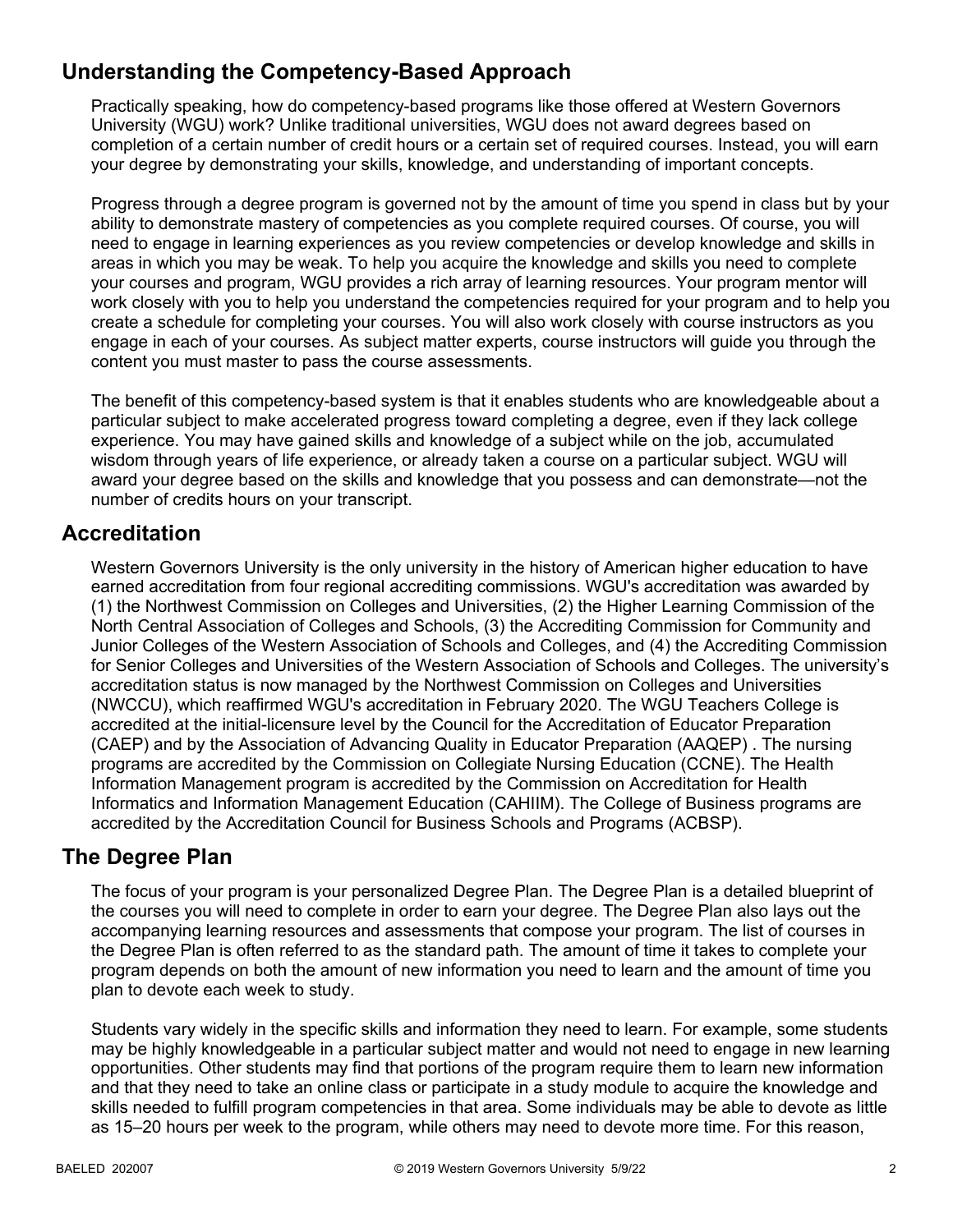pre-assessments are there to help your program mentor form a profile of your prior knowledge and create a personalized Degree Plan.

# **How You Will Interact with Faculty**

At WGU, faculty serve in specialized roles, and they will work with you individually to provide the guidance, instruction, and support you will need to succeed and graduate. As a student, it is important for you to take advantage of this support. It is key to your progress and ultimate success.

Upon your enrollment, you will be assigned a program mentor—an expert in your field of study who will provide you with regular program-level guidance and support from the day you start until the day you graduate. Your program mentor will set up regular telephone appointments (weekly at first) with you, which you will be expected to keep. The mentor will review program competencies with you and work with you to develop a plan and schedule for your coursework. Your program mentor will serve as your main point of contact throughout your program—helping you set weekly study goals, recommending specific learning materials, telling you what to expect in courses, and keeping you motivated. In addition to regular calls, your program mentor is available to help you resolve questions and concerns as they arise.

For many of the courses at WGU, you will be required to complete performance assessments. These include reports, papers, presentations, and projects that let you demonstrate your mastery of the required competencies. A separate group of faculty members, called evaluators, will review your work to determine whether it meets requirements. Evaluators are also subject matter experts in their field of evaluation. If your assessment needs further work before it "passes," these evaluators, who review your work anonymously, will provide you with instructional feedback to help you meet evaluation standards and allow you to advance.

# **Connecting with Other Mentors and Fellow Students**

As you proceed through your Degree Plan, you will have direct contact with multiple faculty members. These communications can take a variety of forms, including participation in one-on-one discussions, chats in the learning communities, and live cohort and webinar opportunities. As a WGU student, you will have access to your own personal MyWGU Student Portal, which will provide a gateway to your courses of study, learning resources, and learning communities where you will interact with faculty and other students.

The learning resources in each course are specifically designed to support you as you develop competencies in preparation for your assessments. These learning resources may include reading materials, videos, tutorials, cohort opportunities, community discussions, and live discussions that are guided by course instructors who are experts in their field. You will access your program community during your orientation course to network with peers who are enrolled in your program and to receive continued support through professional enrichment and program-specific chats, blogs, and discussions. WGU also provides Student Services associates to help you and your program mentor solve any special problems that may arise.

# **Orientation**

The WGU orientation course focuses on acquainting you with WGU's competency-based model, distance education, technology, and other resources and tools available for students. You will also utilize WGU program and course communities, participate in activities, and get to know other students at WGU. The orientation course must be completed before you can start your first term at WGU.

# **Transferability of Prior College Coursework**

Because WGU is a competency-based institution, it does not award degrees based on credits but rather on demonstration of competency. WGU undergraduate programs may accept transfer credits or apply a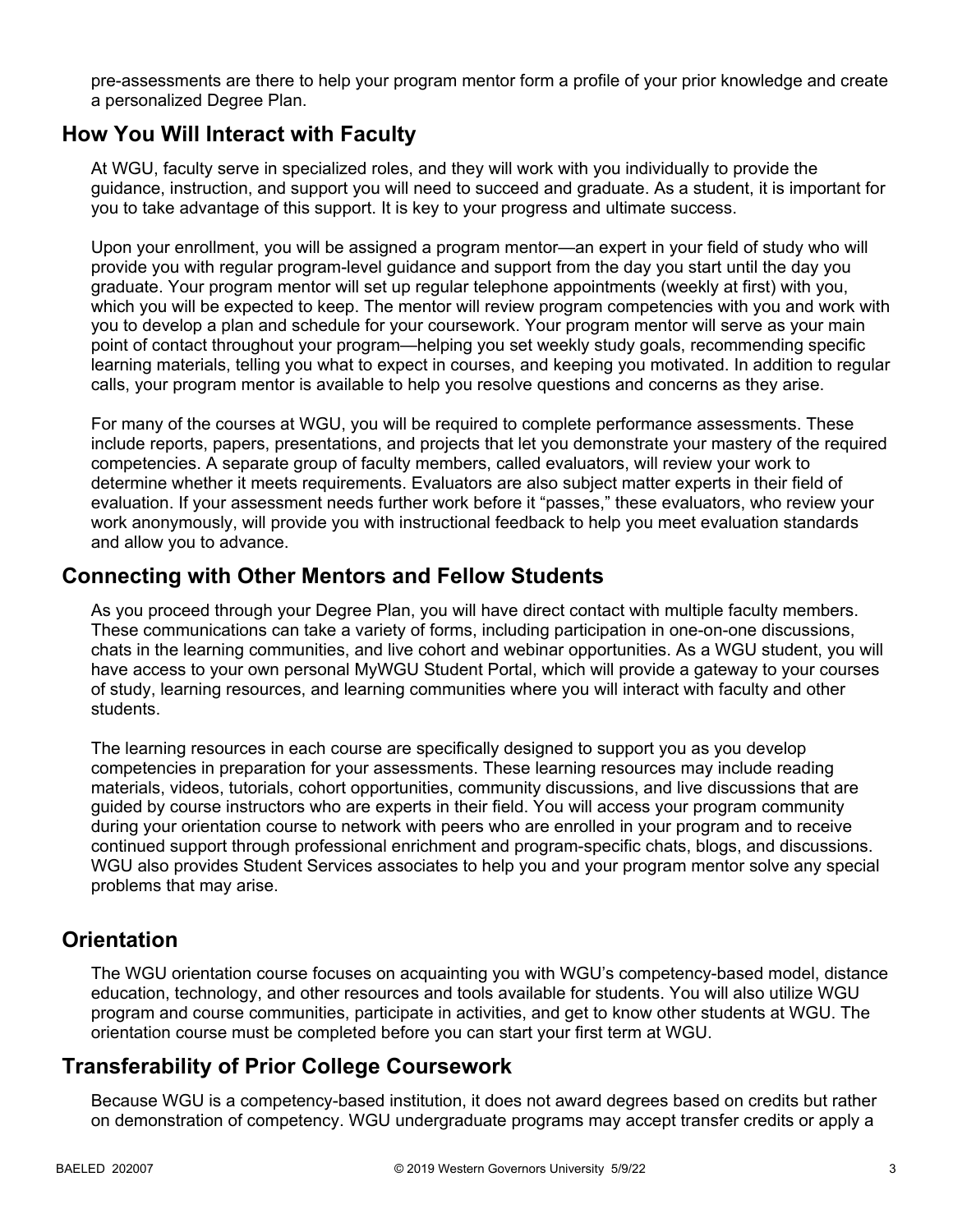'Requirement Satisfied' (RS) in some cases. Refer to your specific program transfer guidelines to determine what can be satisfied by previously earned college credits. In most cases, WGU does not accept college transfer credits at the graduate (master's) level. Students entering graduate programs must have their undergraduate degree transcripts verified before being admitted to WGU. In addition to a program's standard course path, there may be additional state-specific requirements.

## [Click here for the Student Handbook](http://cm.wgu.edu/)

WGU does not waive any requirements based on a student's professional experience and does not perform a "résumé review" or "portfolio review" that will automatically waive any degree requirements. Degree requirements and transferability rules are subject to change in order to keep the degree content relevant and current.

Remember, WGU's competency-based approach lets you take advantage of your knowledge and skills, regardless of how you obtained them. Even when you do not directly receive credit, the knowledge you possess may help you accelerate the time it takes to complete your degree program.

# **Continuous Enrollment, On Time Progress, and Satisfactory Academic Progress**

WGU is a "continuous enrollment" institution, which means you will be automatically enrolled in each of your new terms while you are at WGU. Each term is six months long. Longer terms and continuous enrollment allow you to focus on your studies without the hassle of unnatural breaks between terms that you would experience at a more traditional university. At the end of every six-month term, you and your program mentor will review the progress you have made and revise your Degree Plan for your next sixmonth term.

WGU requires that students make measurable progress toward the completion of their degree programs every term. We call this "On-Time Progress," denoting that you are on track and making progress toward on-time graduation. As full-time students, graduate students must enroll in at least 8 competency units each term, and undergraduate students must enroll in at least 12 competency units each term. Completing at least these minimum enrollments is essential to On-Time Progress and serves as a baseline from which you may accelerate your program. We measure your progress based on the courses you are able to pass, not on your accumulation of credit hours or course grades. Every time you pass a course, you are demonstrating that you have mastered skills and knowledge in your degree program. For comparison to traditional grading systems, passing a course means you have demonstrated competency equivalent to a "B" grade or better.

WGU assigns competency units to each course in order to track your progress through the program. A competency unit is equivalent to one semester credit of learning. Some courses may be assigned 3 competency units while others may be as large as 12 competency units.

Satisfactory Academic Progress (SAP) is particularly important to students on financial aid because you must achieve SAP in order to maintain eligibility for financial aid. We will measure your SAP quantitatively by reviewing the number of competency units you have completed each term. In order to remain in good academic standing, you must complete at least 66.67% of the units you attempt over the length of your program—including any courses you add to your term to accelerate your progress. Additionally, during your first term at WGU you must pass at least 3 competency units in order to remain eligible for financial aid. We know that SAP is complex, so please contact a financial aid counselor should you have additional questions. \*Please note: The Endorsement Preparation Program in Educational Leadership is not eligible for federal financial aid.

# **Courses**

Your Degree Plan includes courses needed to complete your program. To obtain your degree, you will be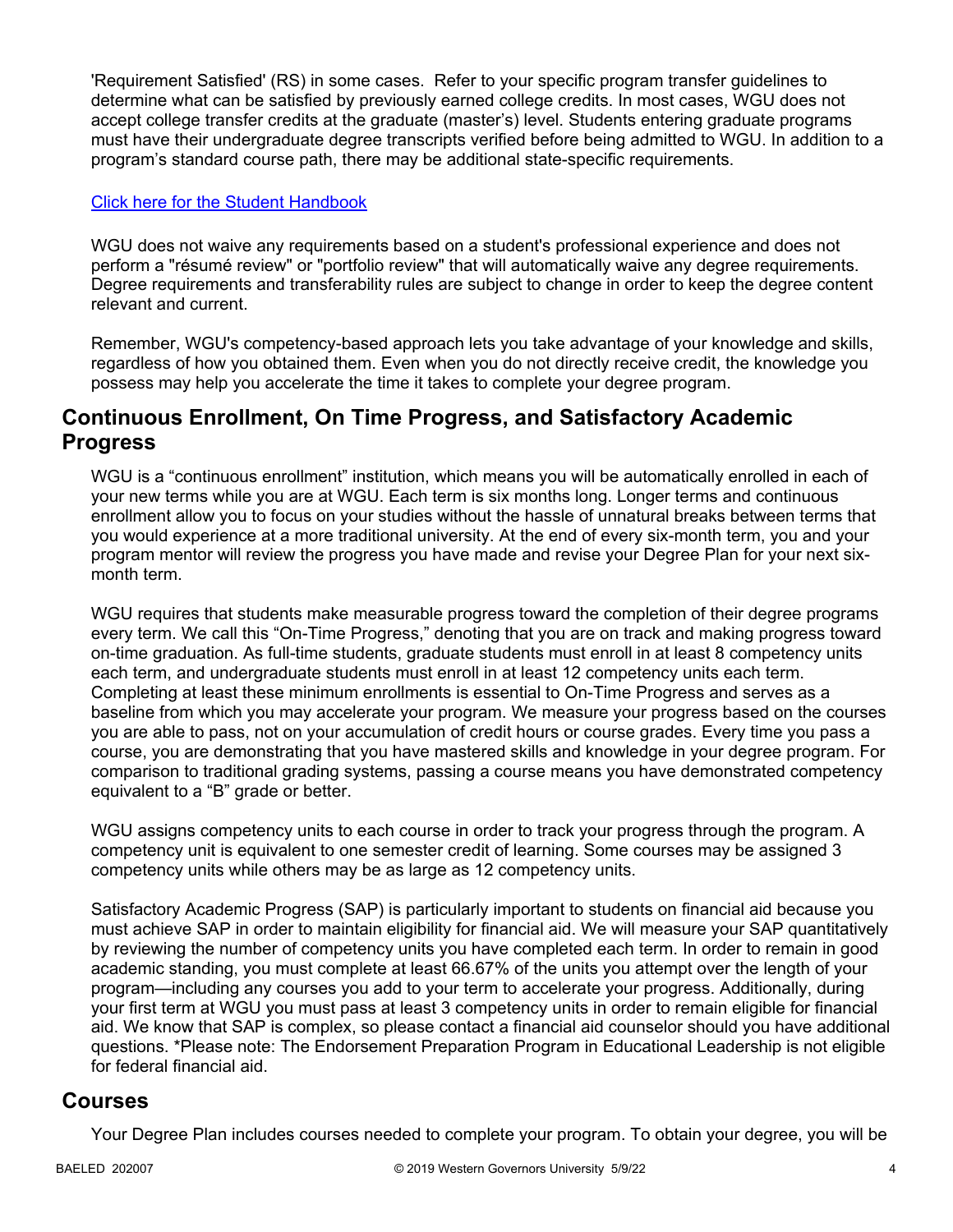required to demonstrate your skills and knowledge by completing the assessment(s) for each course. In general there are two types of assessments: performance assessments and objective assessments. Performance assessments contain, in most cases, multiple scored tasks such as projects, essays, and research papers. Objective assessments include multiple-choice items, multiple-selection items, matching, short answer, drag-and-drop, and point-and-click item types, as well as case study and videobased items. Certifications verified through third parties may also be included in your program. More detailed information about each assessment is provided in each course of study.

# **External Content & Basic Skills Exams**

Western Governors University requires that candidates pass the state-mandated content exam that aligns with their WGU program in addition to a basic skills exam (initial licensure programs only). Specific information regarding required content and basic skills exams required for each program and state can be found in the WGU Student Handbook. In many cases, it is the candidates' responsibility to register and pay for the required exams and submit their official passing score reports to WGU.

# **State Licensure Requirements**

Many states have specific licensure requirements that are not part of WGU programs that you will have to fulfill in addition to the degree requirements of your program. These state licensure requirements might include, but are not limited to: subject-specific licensure exams, state-specific teacher performance assessments, course work related to state history, basic skills exams, and background clearances. The WGU Student Handbook outlines the credentialing requirements of each state. Teacher candidates should consult the applicable section to become familiar with their state's expectations regarding licensure.

# **Learning Resources**

WGU works with many different educational partners, including enterprises, publishers, training companies, and higher educational institutions, to provide high-quality and effective learning resources that match the competencies you are developing. These vary in type, and may be combined to create the best learning experience for your course. A learning resource can be an e-textbook, online module, study guide, simulation, virtual lab, tutorial, or a combination of these. The cost of most learning resources are included in your tuition and Learning Resource Fee. They can be accessed or enrolled for through your courses. Some degree-specific resources are not covered by your tuition, and you will need to cover those costs separately. WGU also provides a robust library to help you obtain additional learning resources, as needed.

## Mobile Compatibility:

The following article provides additional details about the current state of mobile compatibility for learning resources at WGU. It includes a list that can be referenced to determine the mobile friendliness of all core course materials used in a program.

[Student Handbook article: Can I use my mobile device for learning resources?](https://cm.wgu.edu/t5/Frequently-Asked-Questions/Can-I-use-my-mobile-device-for-learning-resources/ta-p/396)

# **Standard Path**

As previously mentioned, competency units (CUs) have been assigned to each course in order to measure your academic progress. If you are an undergraduate student, you will be expected to enroll in a minimum of 12 competency units each term. Graduate students are expected to enroll in a minimum of 8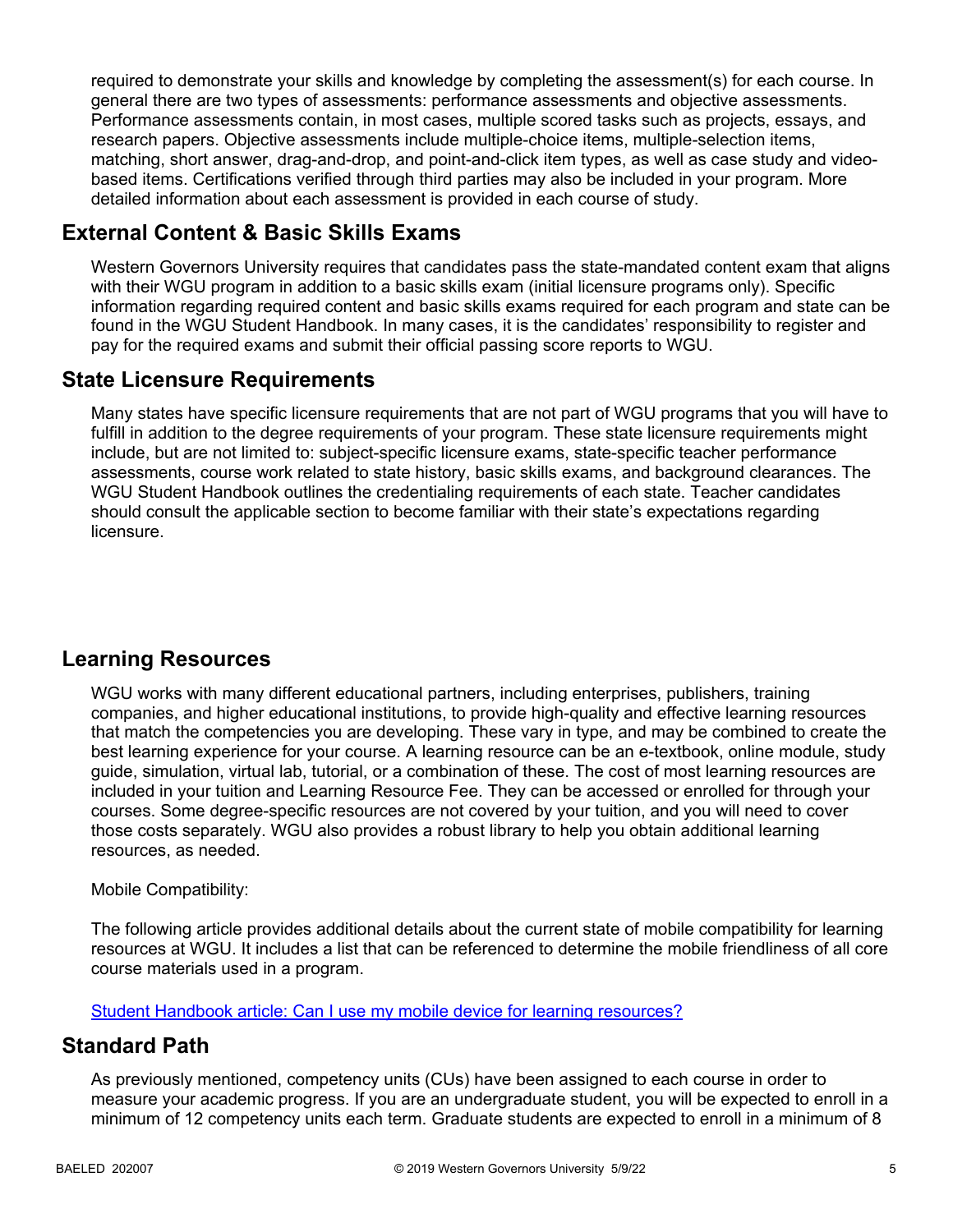competency units each term. A standard plan for a student for this program who entered WGU without any transfer units would look similar to the one on the following page. Your personal progress can be faster, but your pace will be determined by the extent of your transfer units, your time commitment, and your determination to proceed at a faster rate.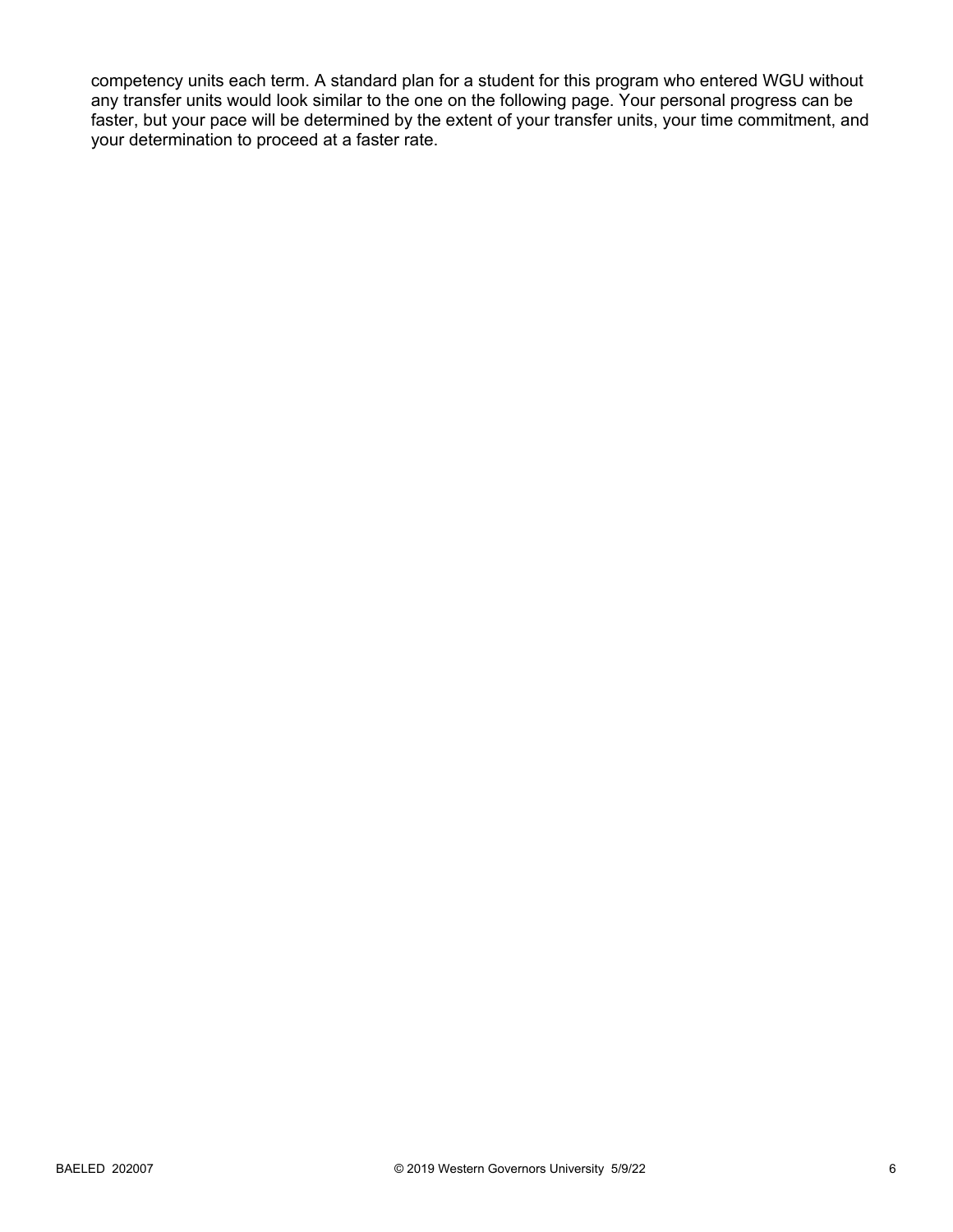# **Standard Path** *for* **Bachelor of Arts, Elementary Education**

| <b>Course Description</b>                                                            | <b>CU<sub>s</sub></b> | <b>Term</b>    |
|--------------------------------------------------------------------------------------|-----------------------|----------------|
| <b>Educational Foundations</b>                                                       | 2                     | 1              |
| Health, Fitness, and Wellness                                                        | $\overline{4}$        | 1              |
| Introduction to Humanities                                                           | 3                     | 1              |
| <b>English Composition I</b>                                                         | 3                     | 1              |
| Mathematics for Elementary Educators I                                               | 3                     | $\overline{2}$ |
| Educational Psychology and Development of Children and Adolescents                   | 4                     | $\overline{2}$ |
| <b>English Composition II</b>                                                        | 3                     | $\overline{2}$ |
| Introduction to Communication                                                        | 3                     | $\overline{2}$ |
| <b>Survey of United States History</b>                                               | 3                     | 3              |
| <b>Mathematics for Elementary Educators II</b>                                       | 3                     | 3              |
| American Politics and the US Constitution                                            | 3                     | 3              |
| The School as a Community of Care                                                    | 3                     | 3              |
| Survey of World History                                                              | 3                     | 4              |
| <b>Fundamentals of Diverse Learners</b>                                              | 4                     | 4              |
| <b>Integrated Physical Sciences</b>                                                  | 3                     | 4              |
| Mathematics for Elementary Educators III                                             | 3                     | 4              |
| <b>Natural Science Lab</b>                                                           | $\overline{2}$        | 5              |
| <b>Managing Engaging Learning Environments</b>                                       | 3                     | 5              |
| Introduction to Biology                                                              | 3                     | 5              |
| Introduction to Curriculum, Instruction, and Assessment                              | 3                     | 5              |
| Assessing Impact on Student Learning                                                 | 3                     | 5              |
| <b>Elementary Mathematics Methods</b>                                                | 3                     | 6              |
| Educational Technology for Teaching and Learning                                     | 3                     | 6              |
| <b>Elementary Reading Methods and Interventions</b>                                  | 3                     | 6              |
| Language Arts Instruction and Intervention                                           | 3                     | 6              |
| <b>Inclusive Classroom</b>                                                           | 3                     | $\overline{7}$ |
| <b>Elementary Science Methods</b>                                                    | 3                     | 7              |
| <b>Elementary Social Studies Methods</b>                                             | 3                     | $\overline{7}$ |
| <b>Elementary Physical Education and Health Methods</b>                              | 3                     | $\overline{7}$ |
| Elementary Visual and Performing Arts Methods                                        | 3                     | 8              |
| <b>Elementary Disciplinary Literacy</b>                                              | 3                     | 8              |
| <b>Children's Literature</b>                                                         | 3                     | 8              |
| Preclinical Experiences in Elementary Education                                      | 3                     | 8              |
| Supervised Demonstration Teaching in Elementary Education, Observations 1 and 2      | 3                     | 9              |
| Supervised Demonstration Teaching in Elementary Education, Observation 3 and Midterm | 3                     | 9              |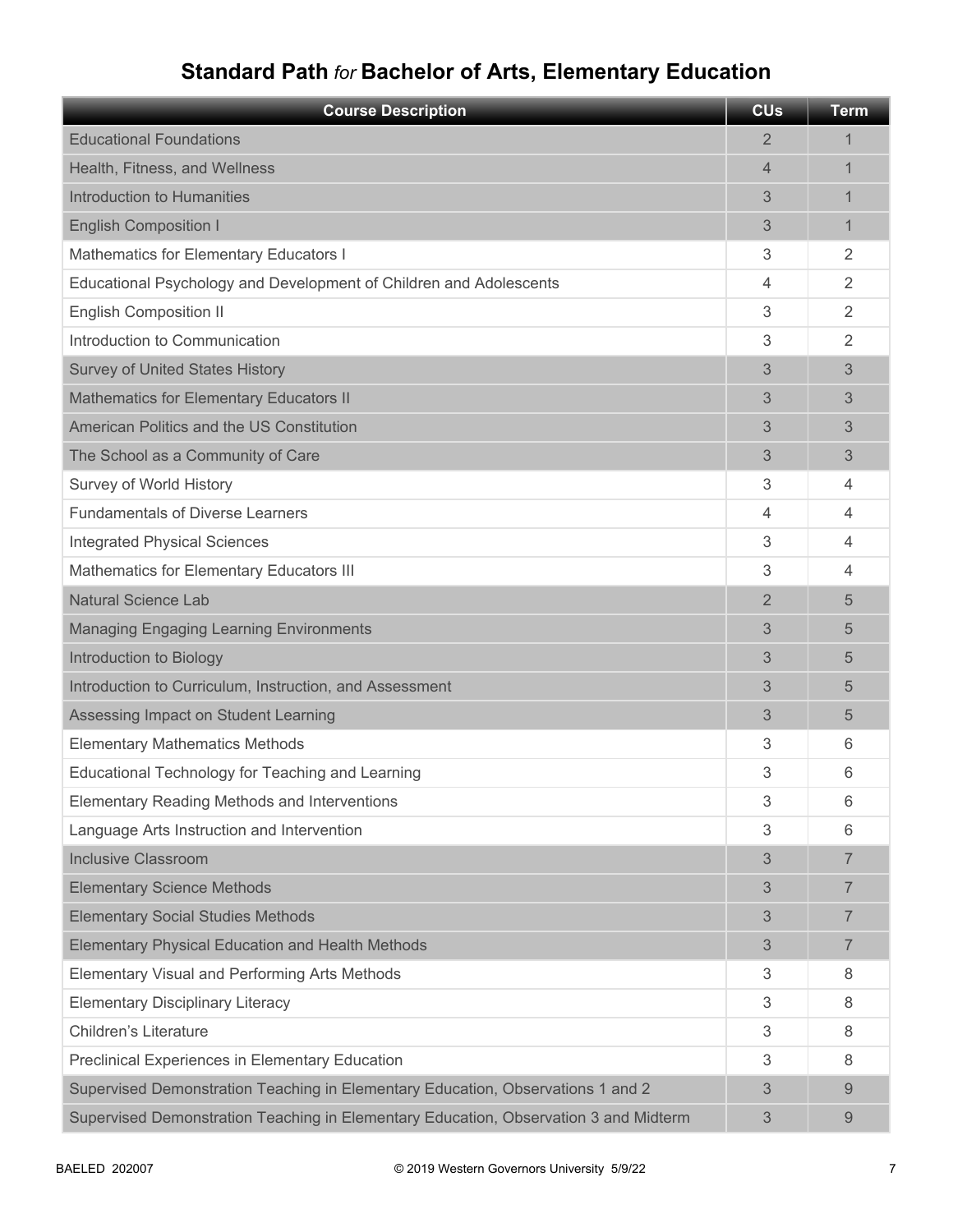| <b>Course Description</b>                                                          | <b>CU<sub>s</sub></b> | Term |
|------------------------------------------------------------------------------------|-----------------------|------|
| Supervised Demonstration Teaching in Elementary Education, Observations 4 and 5    | 3                     | 9    |
| Supervised Demonstration Teaching in Elementary Education, Observation 6 and Final | 3                     |      |
| <b>Teacher Performance Assessment in Elementary Education</b>                      | 3                     |      |
| <b>Professional Portfolio</b>                                                      | $\mathcal{P}$         | 9    |
| <b>Cohort Seminar</b>                                                              |                       |      |

# **Changes to Curriculum**

WGU publishes an Institutional Catalog, which describes the academic requirements of each degree program. Although students are required to complete the program version current at the time of their enrollment, WGU may modify requirements and course offerings within that version of the program to maintain the currency and relevance of WGU's competencies and programs. When program requirements are updated, students readmitting after withdrawal from the university will be expected to re-enter into the most current catalog version of the program.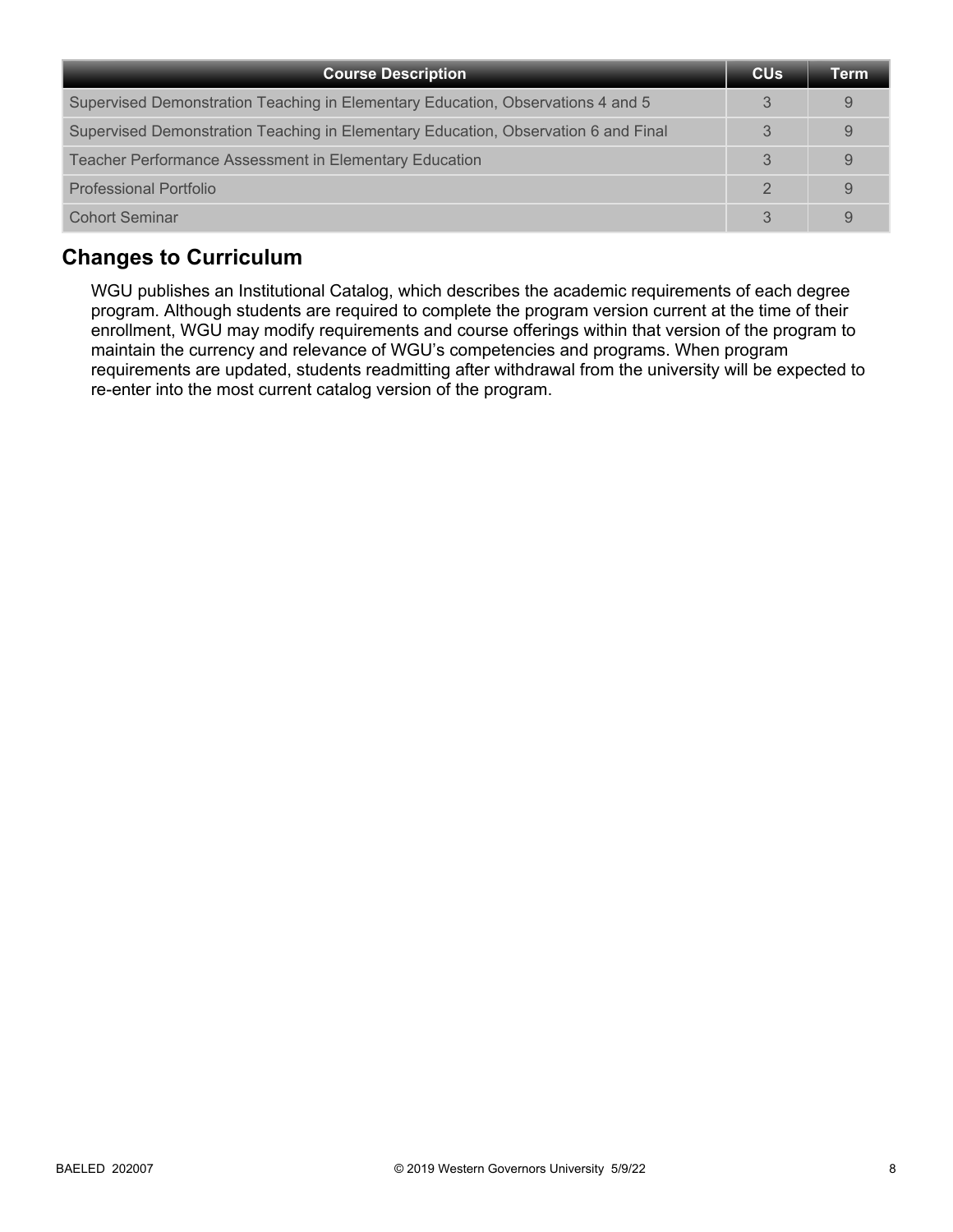# **Areas of Study** for **Bachelor of Arts, Elementary Education**

The following section includes the areas of study in the program, with their associated courses. Your specific learning resources and level of instructional support will vary based on the individual competencies you bring to the program and your confidence in developing the knowledge, skills, and abilities required in each area of the degree. The Degree Plan and learning resources are dynamic, so you need to review your Degree Plan and seek the advice of your mentor regarding the resources before you purchase them.

# **Professional Core**

### **Educational Foundations**

Educational Foundations is a key component of WGU's Professional Core and is a required course for all initial licensure candidates. The course provides candidates with early classroom experience where they observe multiple school settings at three different levels of schooling and interview an educator to learn how state standards and various legal and ethical issues affect classrooms today. The course also provides candidates with opportunities to gain foundational knowledge about what it means to be a teacher in the current educational context while exploring their future role within the larger landscape of historical and cultural influences. This course ensures candidates have a firm grasp on important issues affecting educators including state standards-based curriculum, legal and ethical requirements affecting educational opportunities, and professionalism, preparing them for subsequent coursework within the Professional Core and their content area major courses. Five preclinical hours are interwoven throughout this course, and cross-cutting themes of technology and diversity are introduced for further development throughout the candidate's programs.

*This course covers the following competencies:*

- *Begin your course by discussing your course planning tool report with your instructor and creating your personalized course plan together.*
- *The graduate analyzes the role of historical and cultural influences, including issues of federal and state governance, in determining standard educational practices and ensuring equal access to educational opportunities.*
- *The graduate examines the impact of standards-based curriculum on students and teachers to determine how it supports a school's goals.*
- *The graduate evaluates the application of educational best practices in diverse learning settings to inform teaching practice.*
- *The graduate explores pathways and opportunities for professional development to grow as an educator.*

### **Educational Psychology and Development of Children and Adolescents**

Educational Psychology and Development of Children and Adolescents is a key component of WGU's Professional Core and is a required course for all initial licensure candidates. This course prepares candidates to support classroom practices grounded in research-validated principles from the areas of educational psychology and child/adolescent development. Candidates will be introduced to learning theories that equip them with the knowledge and skills necessary to support the diverse populations of students with whom they will interact. This course addresses theories of human development, spanning early childhood through adolescence, and candidates completing this course will be able to explain and analyze the guiding perspectives on linguistic, physical, cognitive, and social development. This course will also cover appropriate instructional and assessment strategies to support student learning and development. Candidates will engage in four hours of virtual classroom observations related to issues in educational psychology and learner development. Cross-cutting themes of technology and diversity are interwoven for further development. This course is designed to be taken after successful completion of the Educational Foundations course.

- *Begin your course by discussing your course planning tool report with your instructor and creating your personalized course plan together.*
- *The graduate describes theories of development across the cognitive, linguistic, social, emotional, and physical areas to understand the needs of students at various developmental levels.*
- *The graduate evaluates the influence of students' developmental characteristics on their learning and evaluates performance to inform instructional decisions.*
- *The graduate recommends instructional strategies that will positively impact learning, based on principles of learning theories.*
- *The graduate evaluates classroom practices to determine how theories of child and adolescent psychology, learning,*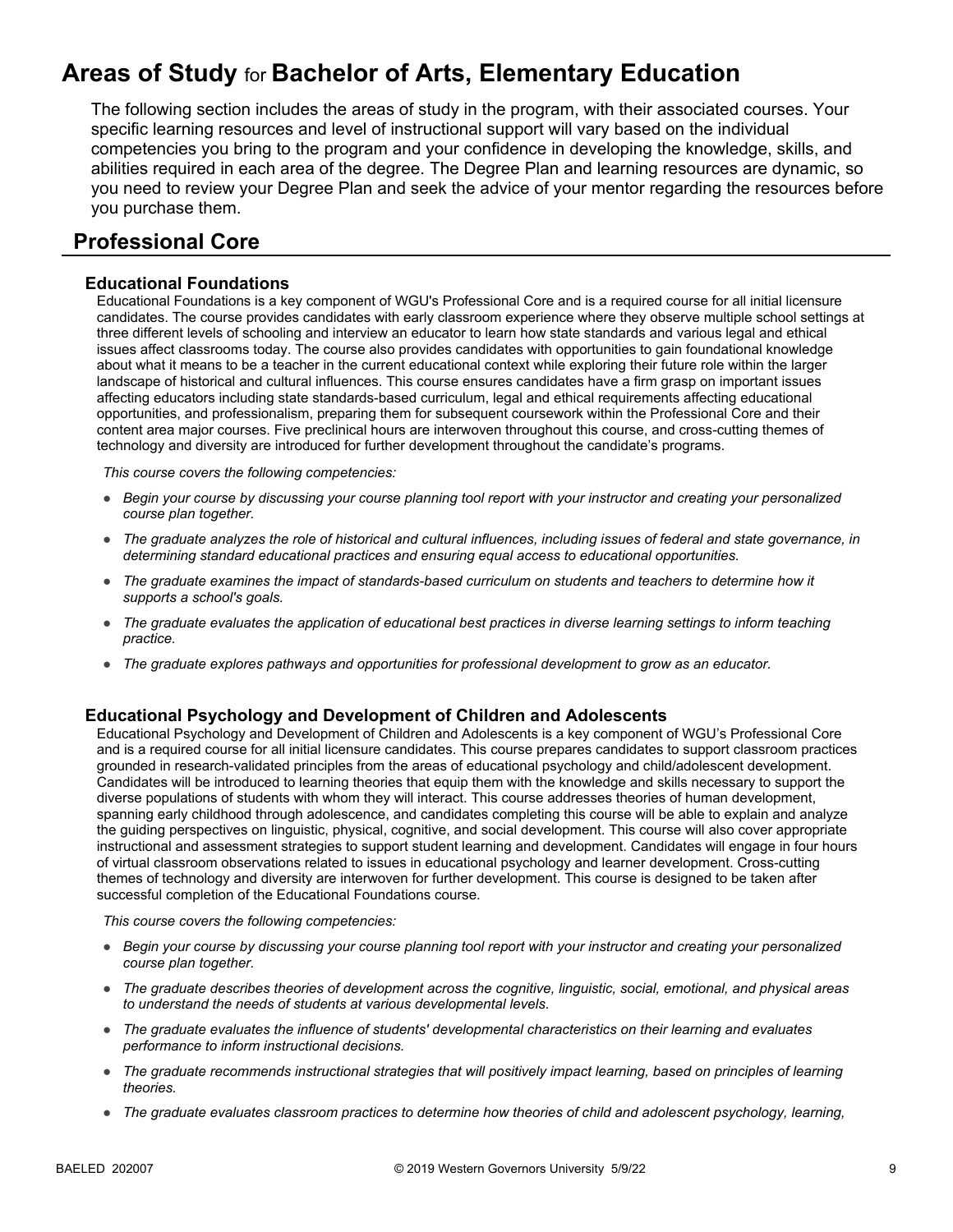### **The School as a Community of Care**

The School as a Community of Care is a key component of WGU's Professional Core and is a required course for all initial licensure candidates. This course prepares candidates to meet the social and emotional needs of learners, taking into account theories and philosophical perspectives on child and adolescent development and learning. Candidates learn to effectively collaborate with parents, families, caregivers, and other community stakeholders in each child's education, to build a strong foundation for academic and personal success. Emphasis is placed on family engagement as candidates gain knowledge of individual, cultural, and community assets that can be used to facilitate learner growth and development, as well as understand mental health and emotional differences among learners that may necessitate leveraging additional resources to support students' wellbeing. Issues of youth mental health, substance abuse, suicide awareness and prevention, and abuse within families will be addressed as will the importance of parent involvement. Candidates will engage in seven hours of preclinical experiences, which include visual observations of learning environments that involve parents and families in their children's' education while supporting the social and emotional learning (SEL) needs of learners and an interview with an educational professional to explore topics related to parent involvement, youth mental health issues, and professional responsibilities to ensure student wellbeing. Additionally, crosscutting themes of technology and diversity are interwoven for further development. This course is designed to be taken after successful completion of the Educational Psychology and Development of Children and Adolescents course.

*This course covers the following competencies:*

- *Begin your course by discussing your course planning tool report with your instructor and creating your personalized course plan together.*
- *The graduate plans for learning environments that meet all students' cultural, social, and emotional learning needs by incorporating knowledge of individual learners, diverse cultures, and communities.*
- *The graduate develops strategies to address the social and emotional learning (SEL) needs of students, including the incorporation of trauma-informed or restorative instructional practices.*
- *The graduate identifies appropriate resources and processes to support the mental health and emotional well-being of students.*
- *The graduate collaborates with families, caretakers, and the larger community to identify partnerships that facilitate learner growth.*

### **Fundamentals of Diverse Learners**

Fundamentals of Diverse Learners is a key component of WGU's Professional Core and is a required course for all initial licensure candidates. This course prepares candidates to consider and address the wide range of learning needs in the classrooms of today. This course teaches candidates to identify and support the needs of diverse populations of learners, including, for example, students with disabilities (INCLUDING DYSLEXIA), English language learners, and gifted and talented students. Practical strategies for differentiating instruction while creating a safe, inclusive, and culturally responsive learning environment are explored. This course helps candidates develop skills for partnering with parents and advocating for all students, particularly those impacted by provisions of IDEA and Section 504 of the Rehabilitation Act. Multitiered systems of supports are addressed to prepare candidates for their future classrooms as they seek to select appropriate instructional practices and interventions to best serve their students. Candidates will engage in four hours of preclinical experiences that includes a simulated teaching experience in which skills learned can be applied. Cross-cutting themes of technology and diversity are interwoven for further development. This course is designed to be taken after successful completion of the School as a Community of Care course.

- *Begin your course by discussing your course planning tool report with your instructor and creating your personalized course plan together.*
- *The graduate analyzes the application of policies, practices, and legal requirements to inform teaching practice.*
- *The graduate creates inclusive learning environments featuring multitiered systems of supports to address the needs of all students, including exceptional learners and English learners.*
- *The graduate creates learning experiences that accommodate the needs of students with exceptionalities, including gifted and talented students, in order to facilitate the success of all learners.*
- *The graduate integrates equity pedagogy to address the needs of multicultural learners.*
- *The graduate plans learning experiences that accommodate linguistic diversity to facilitate the success of all learners.*
- *The graduate recommends strategies to engage with students, families, administrators, and other stakeholders in ways that are effective, legal, and ethical.*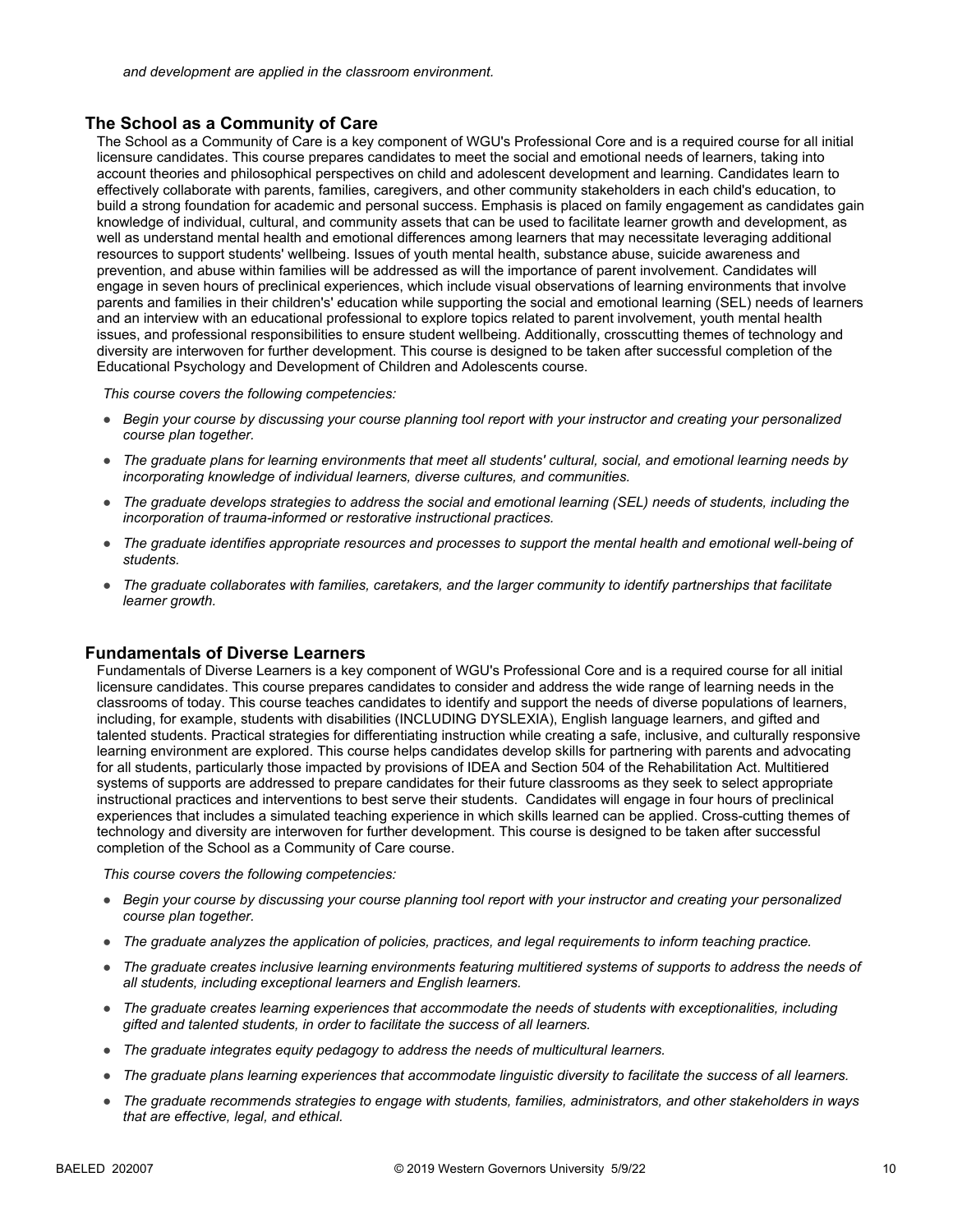## **Managing Engaging Learning Environments**

Managing Engaging Learning Environments is a key component of WGU's Professional Core and is a required course for all initial licensure candidates. This course prepares candidates to establish and contribute to safe and productive learning environments that support the success of all learners by ensuring student engagement and motivation for learning. Candidates will learn strategies, such as incorporating consistent routines and expectations, to provide positive behavior supports, increase learner motivation, promote active learning and self-direction, and ensure a safe and productive classroom setting that fosters a sense of community through collaborative educational practices. The course will culminate in evidence-based, practical application of current strategies, theories, or philosophical perspectives related to motivating and engaging all students in a learning community. Candidates will engage in seven hours of preclinical experiences that include both virtual observations of classroom settings and time in a simulated classroom environment where theory can be put into practice. Cross-cutting themes of technology and diversity are interwoven for further development. This course is designed to be taken after successful completion of the Fundamentals of Diverse Learners course.

*This course covers the following competencies:*

- *Begin your course by discussing your course planning tool report with your instructor and creating your personalized course plan together.*
- *The graduate establishes norms and routines to create a safe and productive learning environment that encourages positive social interactions, individual and collaborative learning, and appropriate classroom behaviors.*
- *The graduate interacts with each student in a way that builds positive relationships by using knowledge of individual learners, diverse cultures, and communities.*
- *The graduate analyzes the theoretical foundations and application of classroom management strategies, including behavior support and conflict management, to inform teaching practice.*
- *The graduate recommends strategies that are motivating and encourage active engagement from all students.*

#### **Introduction to Curriculum, Instruction, and Assessment**

Introduction to Curriculum, Instruction, and Assessment is a key component of WGU's Professional Core and is a required course for all initial licensure candidates. This course provides candidates with the knowledge and skills necessary to create engaging and standards-aligned lessons that meet the needs of all learners. Candidates will learn to analyze learner needs based on a variety of inputs, including their state P–12 standards, assessment results, and knowledge of learner differences. This course will help candidates design, deliver, and modify instruction in accordance to needs and educational requirements. Candidates will engage in three hours of preclinical experiences that include virtual classroom observations. They also will record a short teaching segment, allowing for authentic teaching experience. Crosscutting themes of technology and diversity are interwoven for continued development. This course is designed to be taken after successful completion of the Managing Engaging Learning Environments course.

*This course covers the following competencies:*

- *Begin your course by discussing your course planning tool report with your instructor and creating your personalized course plan together.*
- *The graduate aligns lessons to learning goals by synthesizing knowledge about students and their assessment data.*
- *The graduate analyzes the role of various assessment types in evaluating student learning and planning future instruction.*
- *The graduate implements evidence-based instructional strategies to increase content area learning.*
- *The graduate differentiates instruction to facilitate mastery for all learners.*
- *The graduate incorporates cross-disciplinary instruction, skills, and content into lessons.*
- *The graduate creates standards-based instructional plans based on their state's P–12 standards that incorporate knowledge of learners' developmental needs, prior learning, and community and cultural context.*

### **Assessing Impact on Student Learning**

Assessing Impact on Student Learning is a key component of WGU's Professional Core and is a required course for all initial licensure candidates. This course equips candidates to evaluate student learning and their own professional practice, ensuring candidates are prepared to ensure all learners' success. In this course, candidates learn multiple methods of assessment to ensure they are able to implement a balanced approach to assessment while monitoring their students' progress. Assessments types such as formative, summative, standardized, and common assessments are addressed so candidates understand their purposes and can apply them within the context of a lesson to determine impact on learning. Data literacy skills are taught to ensure candidates interpret and analyze individual and classroom data and apply their knowledge in ways that support academic success. Candidates will engage in three hours of preclinical experiences that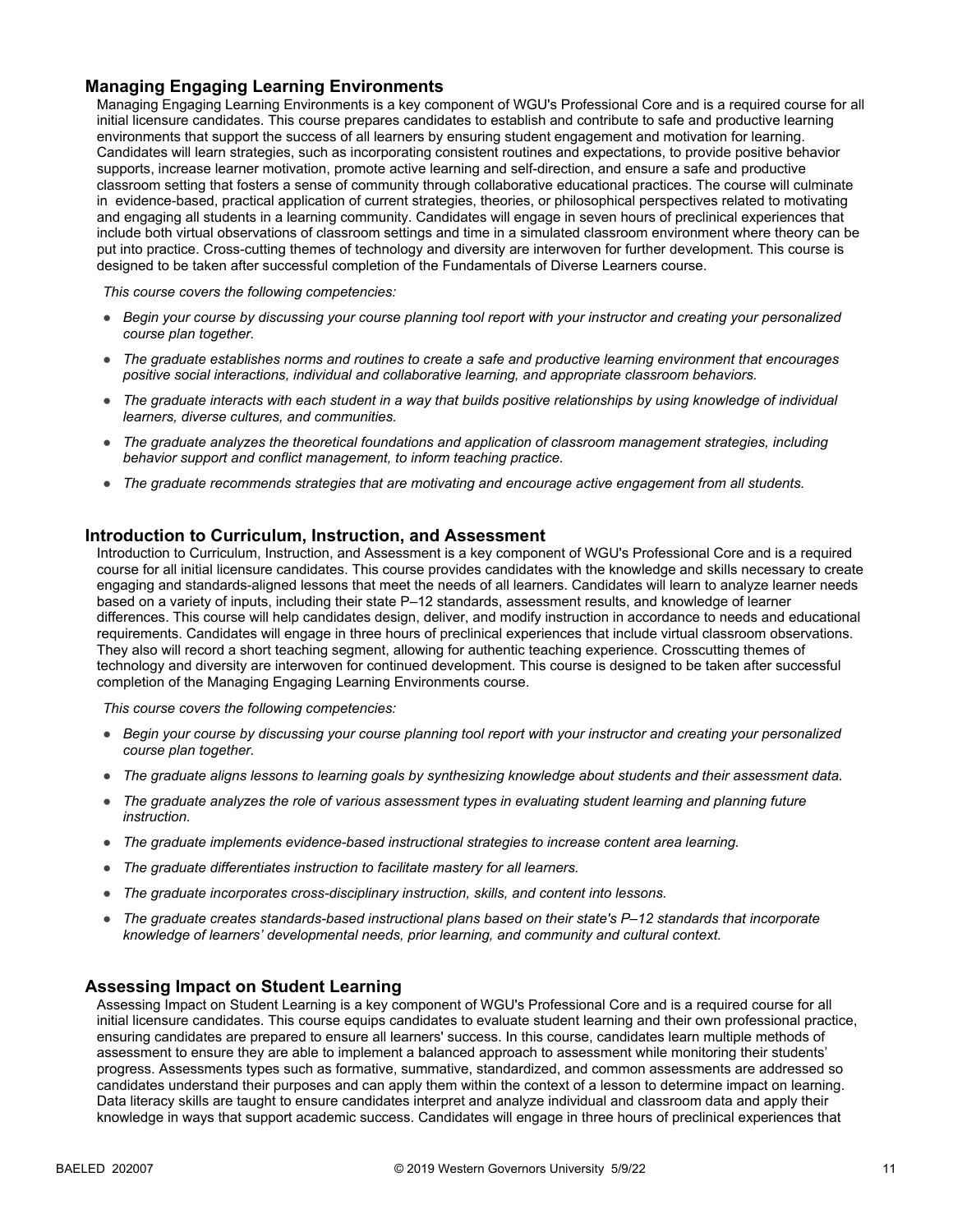include virtual classroom observations. Cross-cutting themes of technology and diversity are interwoven for further development. This course is designed to be taken after successful completion of the Introduction to Curriculum, Instruction, and Assessment course.

*This course covers the following competencies:*

- *Begin your course by discussing your course planning tool report with your instructor and creating your personalized course plan together.*
- *The graduate plans a progress-monitoring strategy, including formative, summative, and common assessments, that actively engages students in their own learning.*
- *The graduate analyzes assessment results to evaluate student learning and teacher effectiveness.*
- *The graduate makes evidence-based instructional decisions that are informed by student assessment data.*
- *The graduate determines their impact on learners and the broader school community through evaluation of teaching practice.*

### **Educational Technology for Teaching and Learning**

Educational Technology for Teaching and Learning is a key component of WGU's professional core and is a required course for all initial licensure candidates. This course prepares candidates to incorporate technology into their classroom practices in ways that improve teaching and learning. The ISTE standards will form the basis for their practice. The material will teach candidates to critically evaluate software and hardware options that may positively impact the classroom environment, while also increasing their awareness of ethical usage and considerations related to equity, access to technology, and appropriate use of technology by P–12 students. Assistive technologies to meet the needs of a diverse learner population also will be taught in this course. Candidates will engage in three hours of preclinical experience that include virtual observations of classroom practices incorporating technology to support educational goals. Crosscutting themes of technology and diversity are interwoven for further development. This course is designed to be taken after successful completion of the Assessing Impact on Student Learning course.

*This course covers the following competencies:*

- *Begin your course by discussing your course planning tool report with your instructor and creating your personalized course plan together.*
- *The graduate analyzes how research-based applications of technology facilitate student learning.*
- *The graduate evaluates the application of technology in the classroom, including its impact on learning for all students and potential equity or access issues.*
- *The graduate promotes a technology-enabled classroom culture that is equitable, ethical, and socially responsible.*
- *The graduate applies curricular and instructional design principles to create effective digital learning environments.*
- *The graduate recommends technology as an assessment tool to encompass multiple learner needs, provide in the moment feedback, and inform instruction.*
- *The graduate fosters student self-directedness and independent learning through the use of technology.*

# **General Education**

#### **Health, Fitness, and Wellness**

Health, Fitness, and Wellness focuses on the importance and foundations of good health and physical fitness—particularly for children and adolescents—addressing health, nutrition, fitness, and substance use and abuse.

*This course covers the following competencies:*

- *Begin your course by discussing your course planning tool report with your instructor and creating your personalized course plan together.*
- *The graduate identifies the influence of disease, fitness, and lifestyle on the body.*
- *The graduate identifies the principles of nutrition and the components of a healthy diet.*
- *The graduate identifies factors that influence mental, emotional, and social wellness.*
- *The graduate identifies the application of the core competencies of social and emotional learning.*

### **Introduction to Humanities**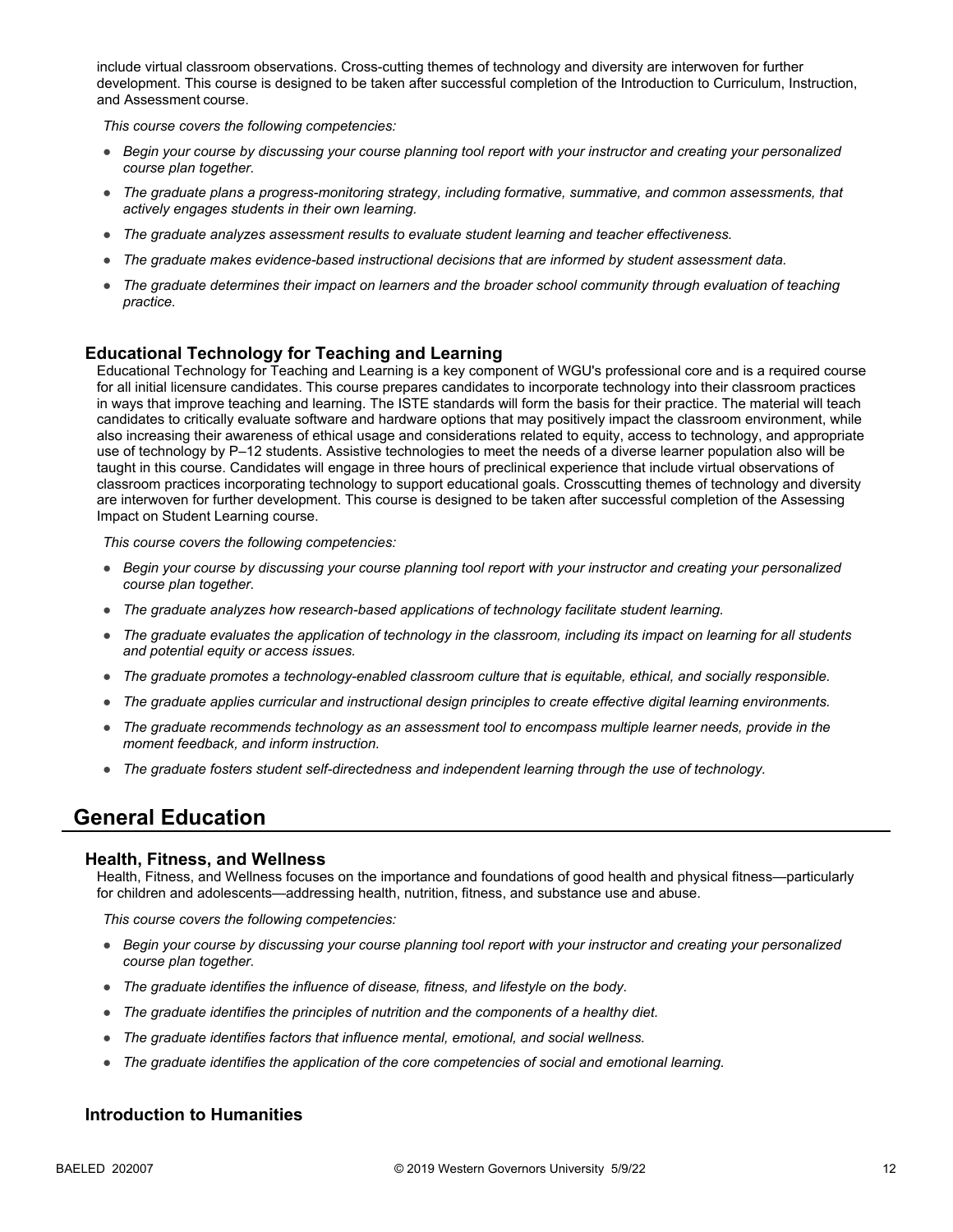This introductory humanities course allows candidates to practice essential writing, communication, and critical thinking skills necessary to engage in civic and professional interactions as mature, informed adults. Whether through studying literature, visual and performing arts, or philosophy, all humanities courses stress the need to form reasoned, analytical, and articulate responses to cultural and creative works. Studying a wide variety of creative works allows candidates to more effectively enter the global community with a broad and enlightened perspective.

*This course covers the following competencies:*

- *Begin your course by discussing your course planning tool report with your instructor and creating your personalized course plan together.*
- *The graduate assesses the development of humans through the study of key concepts, disciplines, and primary influences of the humanities.*
- *The graduate analyzes the primary contributions and characteristics of humanities during the Classical period.*
- *The graduate analyzes the primary contributions and characteristics of humanities during the Renaissance.*
- *The graduate analyzes the primary contributions and characteristics of humanities during the Neoclassical and Enlightenment period.*
- *The graduate analyzes the primary contributions and characteristics of humanities during the Romantic period.*
- *The graduate analyzes the primary contributions and characteristics of humanities during the Realism movement.*

### **English Composition I**

English Composition I introduces candidates to the types of writing and thinking that are valued in college and beyond. Candidates will practice writing in several genres with emphasis placed on writing and revising academic arguments. Instruction and exercises in grammar, mechanics, research documentation, and style are paired with each module so that writers can practice these skills as necessary. Composition I is a foundational course designed to help candidates prepare for success at the college level. There are no prerequisites for English Composition I.

*This course covers the following competencies:*

- *Begin your course by discussing your course planning tool report with your instructor and creating your personalized course plan together.*
- *The graduate applies appropriate grammatical rules, sentence structure, and writing conventions.*
- *The graduate selects appropriate rhetorical strategies that improve writing and argumentation.*
- *The graduate appropriately uses a given writing style.*
- *The graduate uses appropriate writing and revision strategies.*
- *The graduate integrates credible and relevant sources into written arguments.*
- *The graduate composes an appropriate narrative for a given context.*
- *The graduate composes an appropriate argumentative essay for a given context.*

#### **Mathematics for Elementary Educators I**

Mathematics for Elementary Educators I guides preservice elementary teachers in an investigation of number systems, place value, number theory, and ratio and proportion. This is the first course in a three-course sequence. There are no prerequisites for this course.

- *Begin your course by discussing your course planning tool report with your instructor and creating your personalized course plan together.*
- *The graduate applies concepts related to number theory to solve problems involving prime and composite numbers, factors, and multiples of numbers.*
- *The graduate applies understanding of place value to solve problems that involve exponents, rounding numbers, and composing or decomposing numbers.*
- *The graduate uses standard algorithms, properties of numbers, mathematical models, and order of operations in whole number and integer arithmetic.*
- *The graduate applies the properties of rational numbers to solve problems.*
- *The graduate solves problems involving percentage, ratio, rate, and proportion.*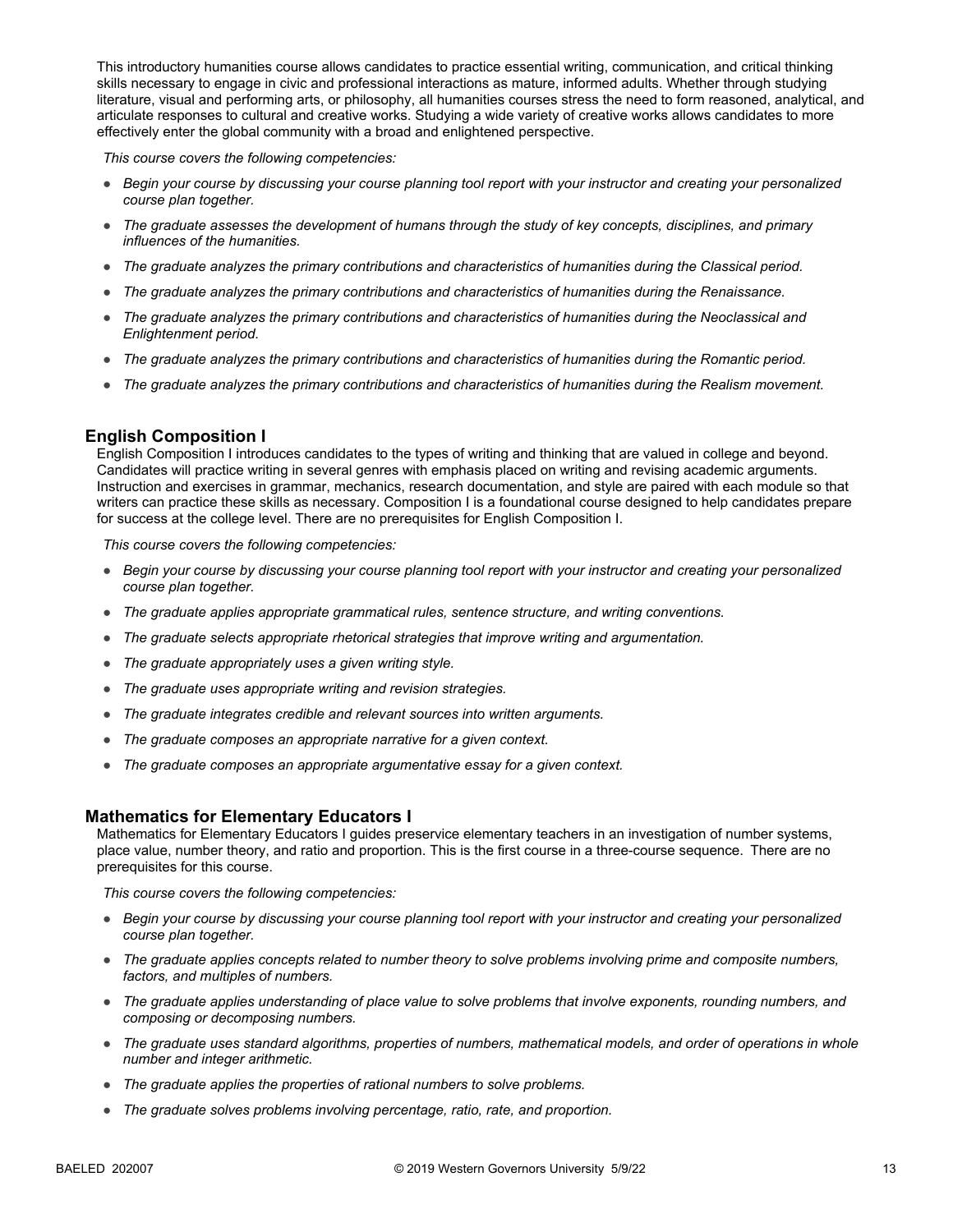## **English Composition II**

English Composition II introduces candidates to the types of research and writing that are valued in college and beyond. Candidates will practice writing, with emphasis placed on research, writing, and revising an academic argument. Instruction and exercises in grammar, mechanics, research documentation, and style are paired with each module so that writers can practice these skills as necessary. Composition II is a foundational course designed to help candidates prepare for success at the college level. Composition I is the prerequisite for Composition II.

*This course covers the following competencies:*

- *Begin your course by discussing your course planning tool report with your instructor and creating your personalized course plan together.*
- *The graduate evaluates the quality, credibility, and relevance of evidence in order to integrate evidence into a final research paper.*
- *The graduate applies steps of the writing process appropriately to improve quality of writing.*
- *The graduate composes an argumentative research paper.*

#### **Introduction to Communication**

This introductory communication course allows candidates to become familiar with the fundamental communication theories and practices necessary to engage in healthy professional and personal relationships. Candidates will survey human communication on multiple levels and critically apply the theoretical grounding of the course to interpersonal, intercultural, small group, and public presentational contexts. The course also encourages candidates to consider the influence of language, perception, culture, and media on their daily communicative interactions. In addition to theory, candidates will engage in the application of effective communication skills through systematically preparing and delivering an oral presentation. By practicing these fundamental skills in human communication, candidates become more competent communicators as they develop more flexible, useful, and discriminatory communicative practices in a variety of contexts. Note: There are references within this video to Taskstream. If Taskstream is not part of your student experience, please disregard, and locate your task(s) within your course.

*This course covers the following competencies:*

- *Begin your course by discussing your course planning tool report with your instructor and creating your personalized course plan together.*
- *The graduate applies foundational elements of effective communication.*
- *The graduate applies appropriate communication strategies in interpersonal and group contexts.*
- *The graduate utilizes appropriate presentational communication strategies in personal and professional settings.*

#### **Survey of United States History**

This course presents a broad and thematic survey of U.S. history from European colonization to the mid-twentieth century. Students will explore how historical events and major themes in American history have affected a diverse population.

*This course covers the following competencies:*

- *Begin your course by discussing your course planning tool report with your instructor and creating your personalized course plan together.*
- *The graduate analyzes the colonial experience and the foundations of the American Revolution.*
- *The graduate analyzes the challenges of partisan politics and sectionalism in the Early Republic and Civil War eras.*
- *The graduate examines the major changes that defined the United States in the late-nineteenth and early-twentieth centuries.*
- *The graduate explains significant international and domestic challenges that the United States confronted since World War I.*

#### **Mathematics for Elementary Educators II**

Mathematics for Elementary Educators II engages preservice elementary school teachers in mathematical practices of algebraic reasoning. This course explores important algebraic topics such as patterns, expressions and equations, linear equations, inequalities, and functions. This is the second course in a three-course sequence.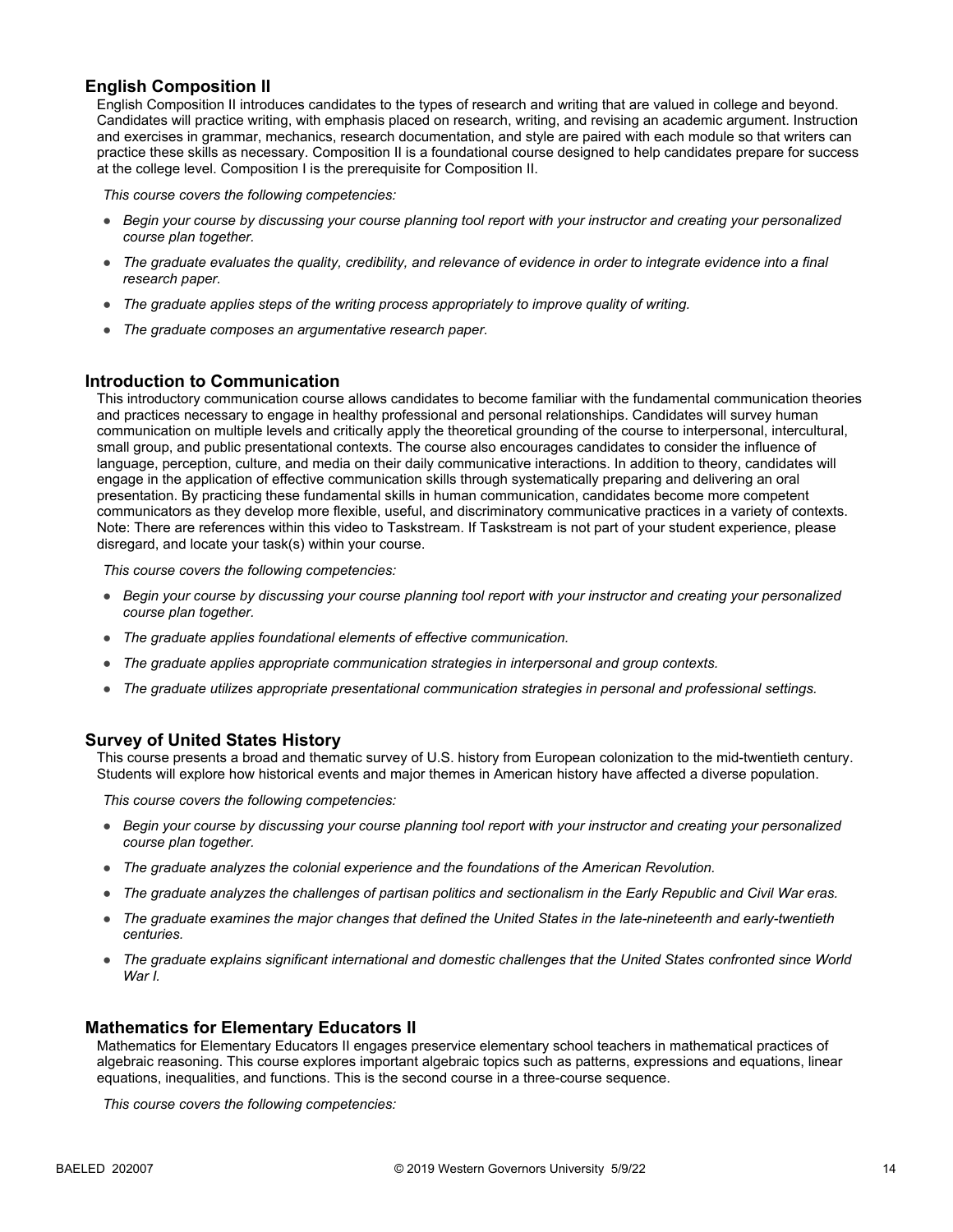- *Begin your course by discussing your course planning tool report with your instructor and creating your personalized course plan together.*
- *The graduate uses patterns to make predictions and solve problems.*
- *The graduate identifies and evaluates expressions, equations, and formulas.*
- *The graduate solves linear equations and inequalities represented by equations, inequalities, number lines, graphs, and tables.*
- *The graduate interprets relations and functions.*

### **American Politics and the US Constitution**

American Politics and the U.S. Constitution examines the evolution of representative government in the United States and the changing interpretations of the civil rights and civil liberties protected by the Constitution. This course will give candidates an understanding of the powers of the branches of the federal government, the continual tensions inherent in a federal system, the shifting relationship between state and federal governments, and the interactions between elected officials and the ever-changing electorate. This course will focus on such topics as the role of a free press in a democracy, the impact of changing demographics on American politics, and the debates over and expansion of civil rights. Upon completion of the course, candidates should be able to explain the basic functions of the federal government, describe the forces that shape American policy and politics, and be better prepared to participate in America's civic institutions. This course has no prerequisite.

*This course covers the following competencies:*

- *Begin your course by discussing your course planning tool report with your instructor and creating your personalized course plan together.*
- *The graduate describes the influence of competing political ideologies on the development of the United States government.*
- *The graduate explains how the structure and powers of the United States government interact to form public policy.*
- *The graduate examines the influence of political parties, citizens, and non-governmental organizations on elections and other political processes inside a participatory democracy.*
- *The graduate examines the struggle to balance individual liberty, public order, and state's rights.*
- *The graduate examines the influence of the media, public opinion, and political discourse on American democracy.*

#### **Survey of World History**

Through a thematic approach, this course explores the history of human societies over 5,000 years. Candidates examine political and social structures, religious beliefs, economic systems, and patterns in trade, as well as many cultural attributes that came to distinguish different societies around the globe over time. Special attention is given to relationships between these societies and the way geographic and environmental factors influence human development.

*This course covers the following competencies:*

- *Begin your course by discussing your course planning tool report with your instructor and creating your personalized course plan together.*
- *The graduate examines how primary characteristics (political, religious, and geographical features) of the first civilizations (Mesopotamia, Egypt, India, and China) contributed to the development of these societies.*
- *The graduate examines how primary characteristics (political, cultural, and geographical features) of the first empires (Greece, Rome, Persia, and China) contributed to the establishment and rise of these societies.*
- *The graduate analyzes the spread of peoples, ideas, and technologies into new territories as civilizations advanced beyond their borders of origin.*
- *The graduate analyzes major cultural, political, and economic shifts that led to revolution, industrialization, and ideological change in the modern period.*

#### **Integrated Physical Sciences**

This course provides students with an overview of the basic principles and unifying ideas of the physical sciences: physics, chemistry, and earth sciences. Course materials focus on scientific reasoning and practical, everyday applications of physical science concepts to help students integrate conceptual knowledge with practical skills.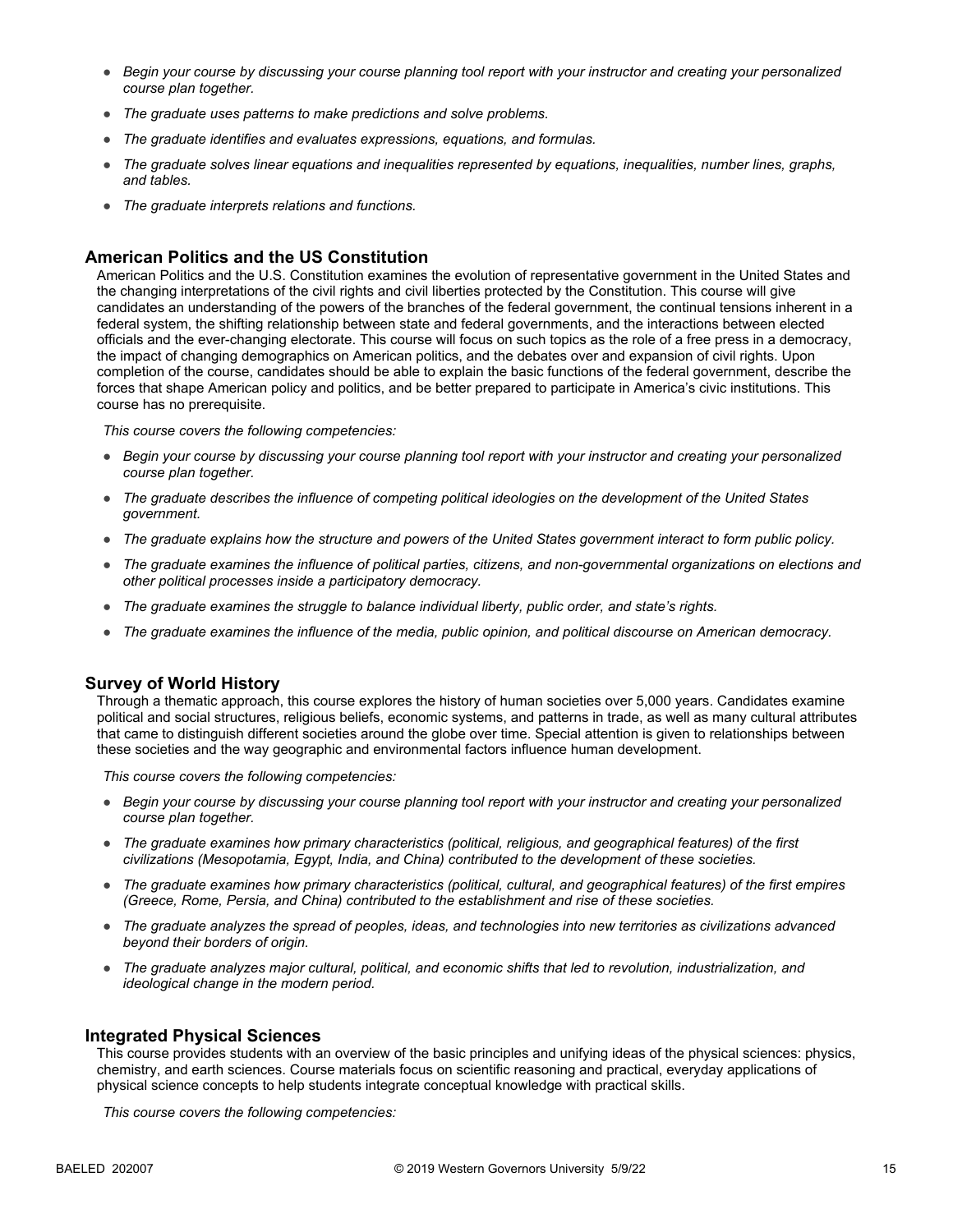- *Begin your course by discussing your course planning tool report with your instructor and creating your personalized course plan together.*
- *The graduate describes the nature and process of science.*
- *The graduate examines applications of physics including fundamental concepts such as forces, motion, energy, and waves.*
- *The graduate examines applications of key chemistry concepts including the structure of matter and the behavior and conservation of matter in chemical reactions.*
- *The graduate describes the underlying organization, interactions, and processes within the Earth system including the Earth's structure and atmosphere, and Earth's interactions within the solar system.*

#### **Mathematics for Elementary Educators III**

Mathematics for Elementary Educators III engages preservice elementary teachers in important concepts in geometry, measurement, data analysis and statistics, and probability. This is the third course in a three-course sequence.

*This course covers the following competencies:*

- *Begin your course by discussing your course planning tool report with your instructor and creating your personalized course plan together.*
- *The graduate analyzes statistical data using numerical measures and graphical displays.*
- *The graduate applies principles of probability.*
- *The graduate applies geometric properties of lines, angles, polygons, and circles to classify shapes and solve problems.*
- *The graduate applies transformations, principles of congruence and similarity, and knowledge of the coordinate plane to solve problems.*
- *The graduate applies formulas to solve problems involving perimeter, area, surface area, and volume.*
- *The graduate calculates solutions to problems that involve measurement, including elapsed time, temperature, money, length, and weight, using the appropriate units.*

#### **Natural Science Lab**

This course provides students an introduction to using the scientific method and engaging in scientific research to reach conclusions about the natural world. Students will design and carry out an experiment to investigate a hypothesis by gathering quantitative data. They will also research a specific ecosystem using academic sources and draw conclusions from their findings.

*This course covers the following competencies:*

- *Begin your course by discussing your course planning tool report with your instructor and creating your personalized course plan together.*
- The graduate evaluates academic sources for their credibility and relevance to a chosen research topic on a natural *world phenomenon.*
- *The graduate accurately executes the process of scientific inquiry through experimentation in the natural world.*
- *The graduate draws conclusions based on academic research and scientific inquiry.*

# **General Science Content**

#### **Introduction to Biology**

This course is a foundational introduction to the biological sciences. The overarching theories of life from biological research are explored as well as the fundamental concepts and principles of the study of living organisms and their interaction with the environment. Key concepts include how living organisms use and produce energy; how life grows, develops, and reproduces; how life responds to the environment to maintain internal stability; and how life evolves and adapts to the environment.

*This course covers the following competencies:*

● *Begin your course by discussing your course planning tool report with your instructor and creating your personalized course plan together.*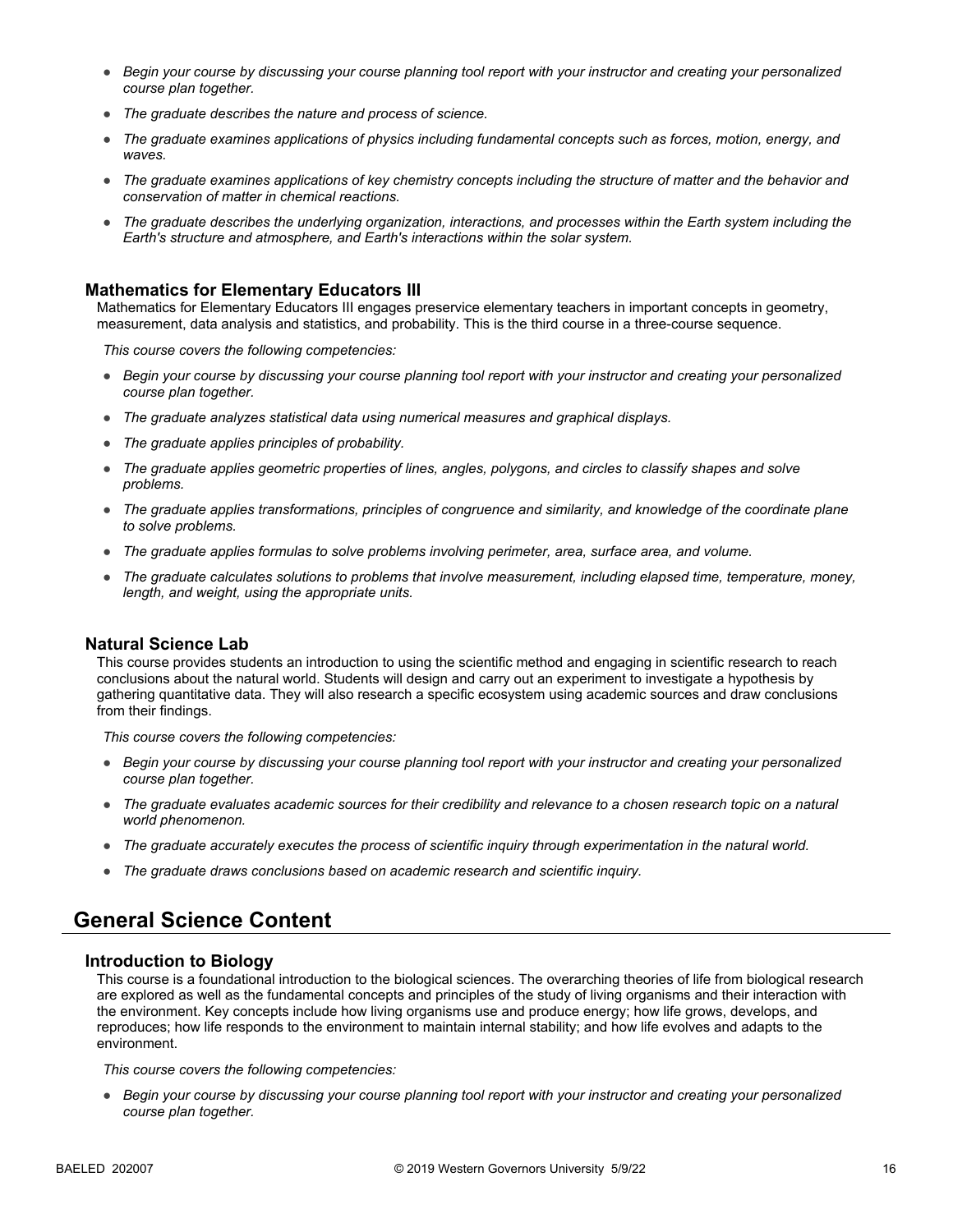- *The graduate analyzes the characteristics and classifications of living organisms.*
- *The graduate analyzes the basic chemical composition of cells and the basic processes that happen at the cellular level.*
- *The graduate analyzes different types of cells based on their structures and biological functions.*
- *The graduate analyzes the biological basis for and patterns of heredity and gene expression.*
- *The graduate analyzes inter-dependencies of organisms and their environments.*

# **Elementary Education Methods**

#### **Elementary Mathematics Methods**

Elementary Mathematics Methods helps students learn how to implement effective math instruction in the elementary classroom. Topics include differentiated math instruction, mathematical communication, mathematical tools for instruction, assessing math understanding, integrating math across the curriculum, critical thinking development, standards-based mathematics instruction, and mathematical models and representation. This course is designed to be taken after successful completion of Introduction to Curriculum, Instruction, and Assessment OR Introduction to Instructional Planning and Presentation AND Instructional Planning and Presentation in Elementary or Special Education.

*This course covers the following competencies:*

- *Begin your course by discussing your course planning tool report with your instructor and creating your personalized course plan together.*
- *The graduate plans differentiated instruction in mathematics education to support the unique needs of diverse learners.*
- *The graduate integrates effective mathematical communication strategies into the development of mathematics education for elementary students.*
- *The graduate integrates tools that enhance student mathematics learning.*
- *The graduate evaluates student learning to measure elementary students' mathematical achievement and to plan further instruction.*
- *The graduate creates interdisciplinary learning experiences as contexts for mathematical instruction.*
- *The graduate recommends various instructional strategies that encourage students' development of critical thinking, problem solving, and performance skills in mathematics.*
- *The graduate applies mathematical learning research as a foundation for instruction.*
- *The graduate integrates national, state, and local mathematics standards, learning outcomes, benchmarks, and objectives in the development of mathematics education for elementary students.*
- *The graduate applies models and representations to support and enhance the interpretation, organization, recording, and communication of mathematics.*

### **Elementary Reading Methods and Interventions**

Elementary Reading Methods and Interventions provides candidates with an in-depth look at best practices for developing reading and writing skills. Course content examines the stages of literacy development, balanced literacy approaches, differentiation, technology integration, literacy assessment, and the comprehensive response to intervention (RTI) model used to identify and address the needs of learners who struggle with reading comprehension. This course is designed to be taken after successful completion of Introduction to Curriculum, Instruction, and Assessment OR Introduction to Instructional Planning and Presentation AND Instructional Planning and Presentation in Elementary or Special Education.

- *Begin your course by discussing your course planning tool report with your instructor and creating your personalized course plan together.*
- *The graduate analyzes major theories and research that support the development of literacy.*
- *The graduate integrates various instructional approaches, materials, and curriculum into the development of learning experiences that support a comprehensive, balanced approach to reading and writing.*
- *The graduate uses multiple assessment strategies that support the development of literacy.*
- *The graduate integrates effective, engaging instructional approaches, methods, and curriculum in to the development of environments that support literacy.*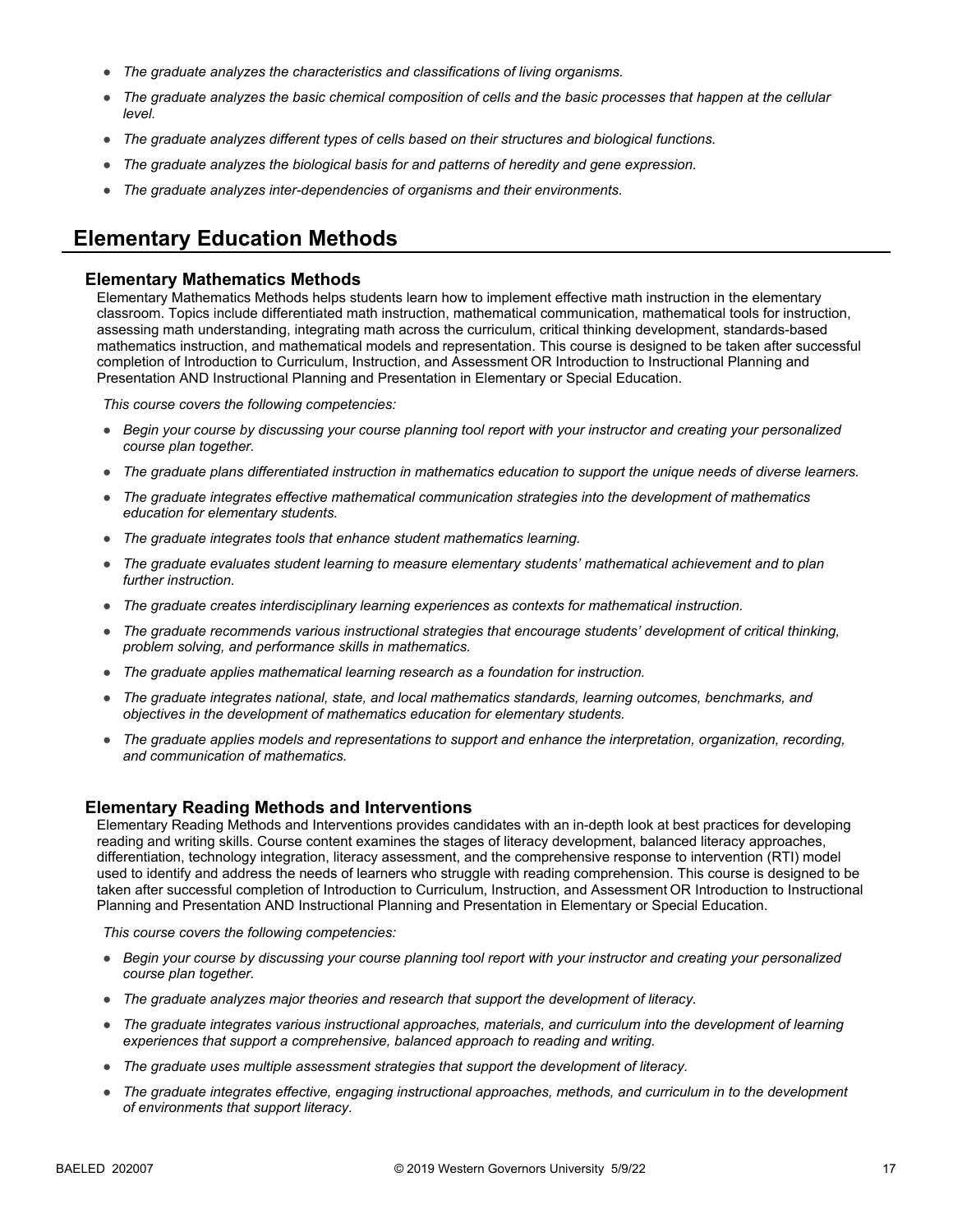- *The graduate integrates best practices and instructional strategies in reading and literacy that support the unique needs of diverse learners into the development of reading and language arts education.*
- *The graduate recommends effective evidence-based teaching practices in the planning of meaningful, engaging, and developmentally-appropriate literacy lessons.*
- *The graduate selects developmentally appropriate technology tools that support literacy development and learning.*

### **Language Arts Instruction and Intervention**

Language Arts Instruction and Intervention helps students learn how to implement effective language arts instruction and intervention in the elementary classroom. Topics include written and spoken English, expanding students' knowledge, literature rich environments, differentiated instruction, technology for reading and writing, assessment strategies for reading and writing, and strategies for developing academic language. There are no prerequisites for this course.

*This course covers the following competencies:*

- *Begin your course by discussing your course planning tool report with your instructor and creating your personalized course plan together.*
- *The graduate designs instruction that facilitates the learning of formal English so elementary students can express their ideas clearly and persuasively to a variety of audiences both orally and in writing.*
- *The graduate uses various texts and instructional strategies to facilitate the development of word recognition, comprehension, strategic knowledge, and reading-writing connections to expand elementary students' knowledge of the world.*
- *The graduate designs instruction that supports the development of awareness, understanding, respect, and the valuing of differences in society.*
- *The graduate uses appropriate technology tools that motivate students to read, write, interact, and collaborate with others.*
- *The graduate uses multiple assessment strategies that support the development of reading and writing.*
- *The graduate recommends instructional strategies that support the development of academic language, discourse, reading, and writing across the curriculum.*

### **Inclusive Classroom**

Inclusive Classroom introduces and prepares candidates to use a repertoire of evidence-based instructional strategies to advance the learning of elementary students with mild to moderate exceptionalities. The beginning of the course focuses on multitiered systems of support. Strategies for intensifying and individualizing instructional interventions, such as making instructional decisions based on progress monitoring data and collaborating with the special education teacher, are targeted. The second portion of the course provides opportunities for candidates to incorporate intensive instructional strategies and practice making accommodations to elementary math and literacy lesson plans based on learner characteristics, performance data, and Individualized Education Program (IEP) goals. This course is designed to be taken by candidates after they have completed D091, Introduction to Curriculum, Instruction and Assessment; C365 Lang. Arts Instruction and Intervention; C909, Elementary Reading Methods and Interventions; and C109, Elementary Mathematics Methods.

- *Begin your course by discussing your course planning tool report with your instructor and creating your personalized course plan together.*
- *The graduate explains how teachers use data to intensify instructional interventions for students with mild to moderate exceptionalities.*
- *The graduate describes research-supported instructional strategies that result in students with mild to moderate exceptionalities making the maximum possible academic gains.*
- *The graduate implements reading strategies and interventions for elementary students with mild to moderate exceptionalities to address targeted reading deficits and regularly assesses those learned skills to measure progress toward IEP goals and adjust instruction.*
- *The graduate implements writing strategies and interventions for elementary students with mild to moderate exceptionalities to address targeted writing deficits and regularly assesses those learned skills to measure progress toward IEP goals and adjust instruction as needed.*
- *The graduate implements mathematics strategies and interventions for elementary students with mild to moderate*  exceptionalities to address targeted mathematics deficits and regularly assesses those learned skills to measure *progress toward IEP goals and adjust instruction as needed.*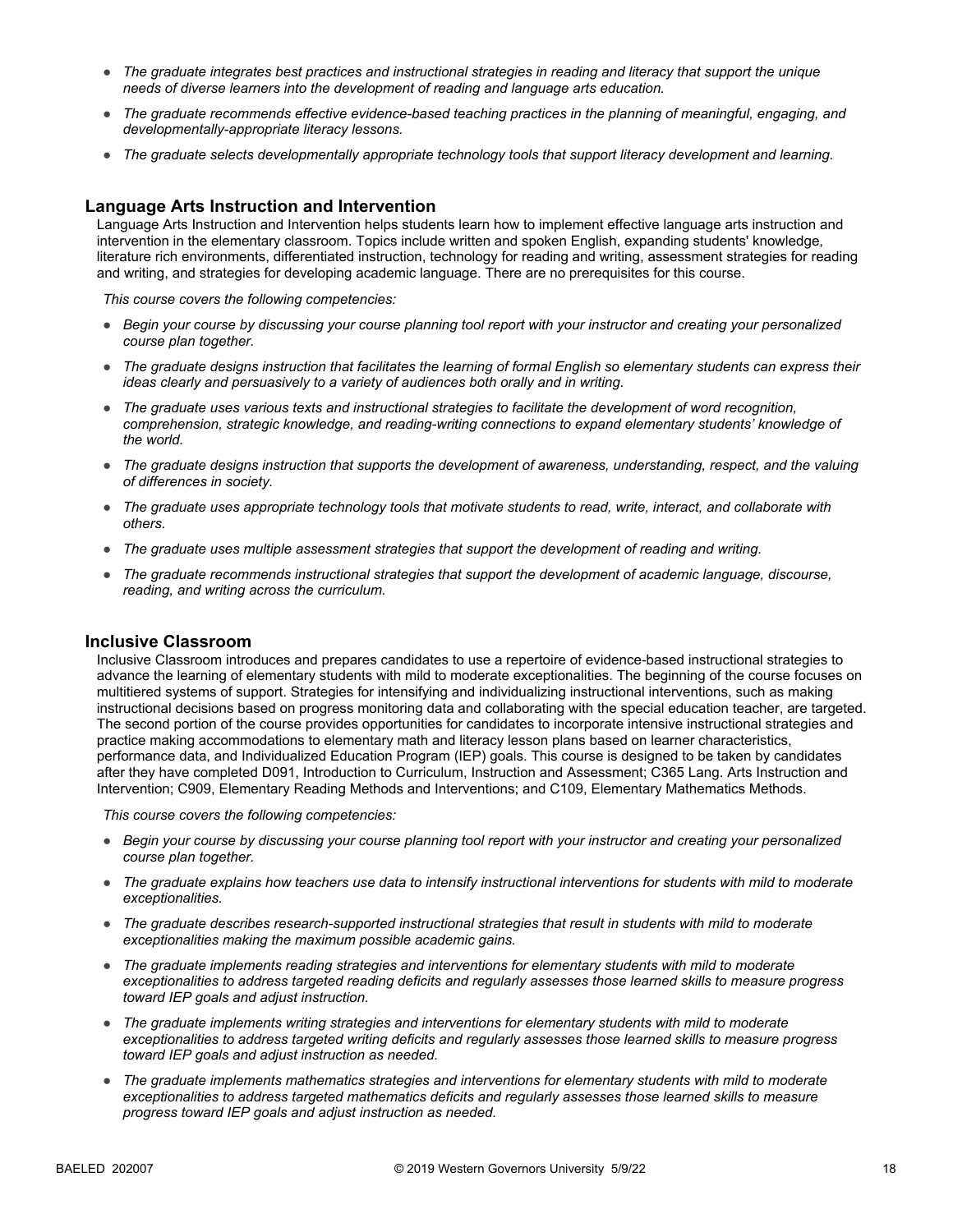## **Elementary Science Methods**

Elementary Science Methods helps students learn how to implement effective science instruction in the elementary classroom. Topics include processes of science, science inquiry, science learning environments, instructional strategies for science, differentiating instruction for science, assessing science understanding, technology for science instruction, standards-based science instruction, integrating science across the curriculum, and science beyond the classroom. This course is designed to be taken after successful completion of Introduction to Curriculum, Instruction, and Assessment OR Introduction to Instructional Planning and Presentation AND Instructional Planning and Presentation in Elementary or Special Education.

*This course covers the following competencies:*

- *Begin your course by discussing your course planning tool report with your instructor and creating your personalized course plan together.*
- *The graduate integrates appropriate science concepts, skills, and processes in the development of science education for elementary students.*
- *The graduate uses a variety of strategies to extend science learning and exploration beyond the classroom.*
- *The graduate integrates effective instructional approaches to support science inquiry in the development of science education for elementary students.*
- *The graduate integrates developmentally appropriate strategies and approaches that support science literacy into the planning of science learning environments.*
- *The graduate plans science instruction that supports the development of scientific knowledge, inquiry, and reasoning in elementary students.*
- *The graduate plans instruction in science education that provides equitable opportunities for all children.*
- *The graduate evaluates assessment information to inform instructional decision making and support science education for all students.*
- *The graduate selects appropriate technology tools that support science instruction and learning for elementary students.*
- *The graduate evaluates the alignment of science standards, learning outcomes, benchmarks, and objectives in the development of science education for elementary students.*
- *The graduate creates interdisciplinary learning experiences that effectively incorporate the concepts and modes of scientific inquiry.*

### **Elementary Social Studies Methods**

Elementary Social Studies Methods helps students learn how to implement effective social studies instruction in the elementary classroom. Topics include social studies themes, promoting cultural diversity, integrated social studies across the curriculum, social studies learning environments, assessing social studies understanding, differentiated instruction for social studies, technology for social studies instruction, and standards-based social studies instruction. This course is designed to be taken after successful completion of Introduction to Curriculum, Instruction, and Assessment OR Introduction to Instructional Planning and Presentation AND Instructional Planning and Presentation in Elementary or Special Education.

- *Begin your course by discussing your course planning tool report with your instructor and creating your personalized course plan together.*
- *The graduate integrates effective instructional approaches that promote informed and engaged citizenship in a diverse and interdependent democratic society into social studies learning activities.*
- *The graduate integrates social studies standards, learning outcomes, benchmarks, and objectives in the development of social studies education for elementary students.*
- *The graduate integrates appropriate themes, concepts, and modes of inquiry in the development of social studies education for elementary students.*
- *The graduate integrates effective instructional approaches that promote elementary students' growing ability to value diversity and develop connections between their community and culture.*
- *The graduate creates interdisciplinary learning experiences that effectively incorporate the concepts and modes of inquiry of social studies.*
- *The graduate develops engaging learning experiences for elementary students that promote research, analysis, and evaluation of real-world situations.*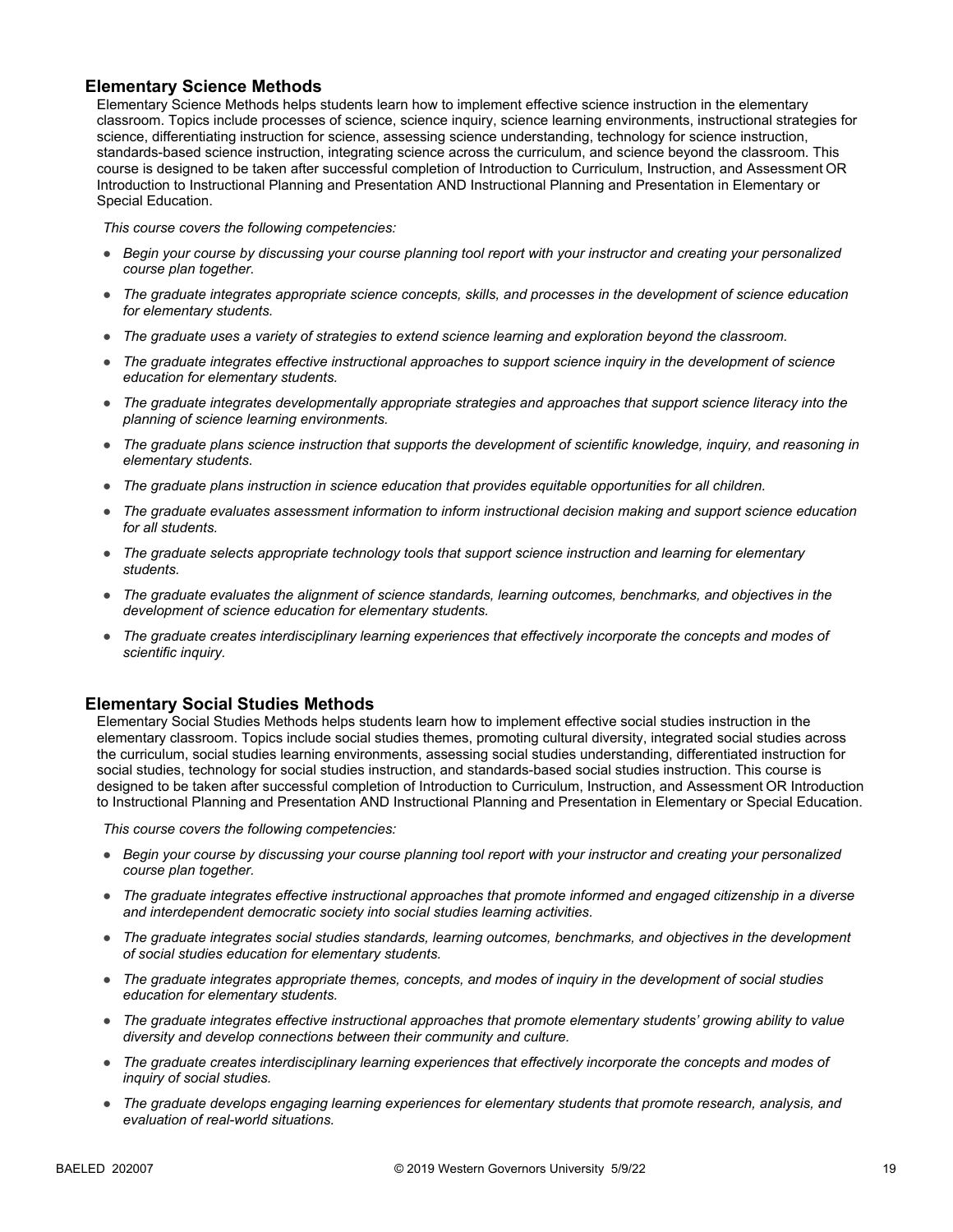- *The graduate plans developmentally appropriate, healthy, safe, and inclusive learning environments that promote social studies learning.*
- *The graduate evaluates assessment information to inform instructional decision-making and support social studies education for all students.*
- *The graduate selects appropriate technology tools that support social studies instruction and learning for elementary students.*
- *The graduate plans instruction in social studies education that provides equitable opportunities for all students.*

## **Elementary Physical Education and Health Methods**

Elementary Physical Education and Health Methods helps students learn how to implement effective physical and health education instruction in the elementary classroom. Topics include healthy lifestyles, student safety, student nutrition, physical education, differentiated instruction for physical and health education, physical education across the curriculum, and public policy in health and physical education. This course is designed to be taken after successful completion of Introduction to Curriculum, Instruction, and Assessment OR Introduction to Instructional Planning and Presentation AND Instructional Planning and Presentation in Elementary or Special Education.

*This course covers the following competencies:*

- *Begin your course by discussing your course planning tool report with your instructor and creating your personalized course plan together.*
- *The graduate plans developmentally appropriate educational activities that provide elementary students with the knowledge, skills, fitness, and attitudes necessary to lead a healthy lifestyle.*
- *The graduate selects instructional and behavioral strategies that support healthy lifestyles and address health concerns of elementary students.*
- *The graduate plans learning environments that promote the health and safety of elementary students.*
- *The graduate recommends instructional and behavioral strategies that promote healthy nutritional habits in elementary students.*
- *The graduate integrates movement concepts, principles, strategies, and approaches in the development of physical education lesson and unit plans for elementary students.*
- *The graduate develops active learning opportunities to accommodate all elementary students, including those with varied abilities, needs, backgrounds, and interests to promote meaningful, relevant, and engaging student-focused physical education.*
- *The graduate creates relevant and meaningful learning experiences that integrate elementary physical education across other disciplines.*
- *The graduate integrates current research and public policy into the planning, promotion, and advocacy for educational programs that support the health, safety, and well-being of all elementary students.*

### **Elementary Visual and Performing Arts Methods**

Elementary Visual and Performing Arts Methods helps students learn how to implement effective visual and performing arts instruction in the elementary classroom. Topics include integrating arts across the curriculum, music education, visual arts, dance and movement, dramatic arts, differentiating instruction for visual and performing arts, and promoting cultural diversity through visual and performing arts instruction. This course is designed to be taken after successful completion of Introduction to Curriculum, Instruction, and Assessment OR Introduction to Instructional Planning and Presentation AND Instructional Planning and Presentation in Elementary or Special Education.

- *Begin your course by discussing your course planning tool report with your instructor and creating your personalized course plan together.*
- *The graduate evaluates the impact of the visual and performing arts on childhood learning and development.*
- *The graduate integrates the content, functions, and achievements of performing and visual arts into the design of creative, engaging, and cooperative instruction and learning environments for elementary students.*
- *The graduate develops relevant and meaningful learning experiences that integrate visual and performing arts into other disciplines for elementary students.*
- *The graduate effectively incorporates central concepts, tools, and structures of music in the design of learning experiences for elementary students.*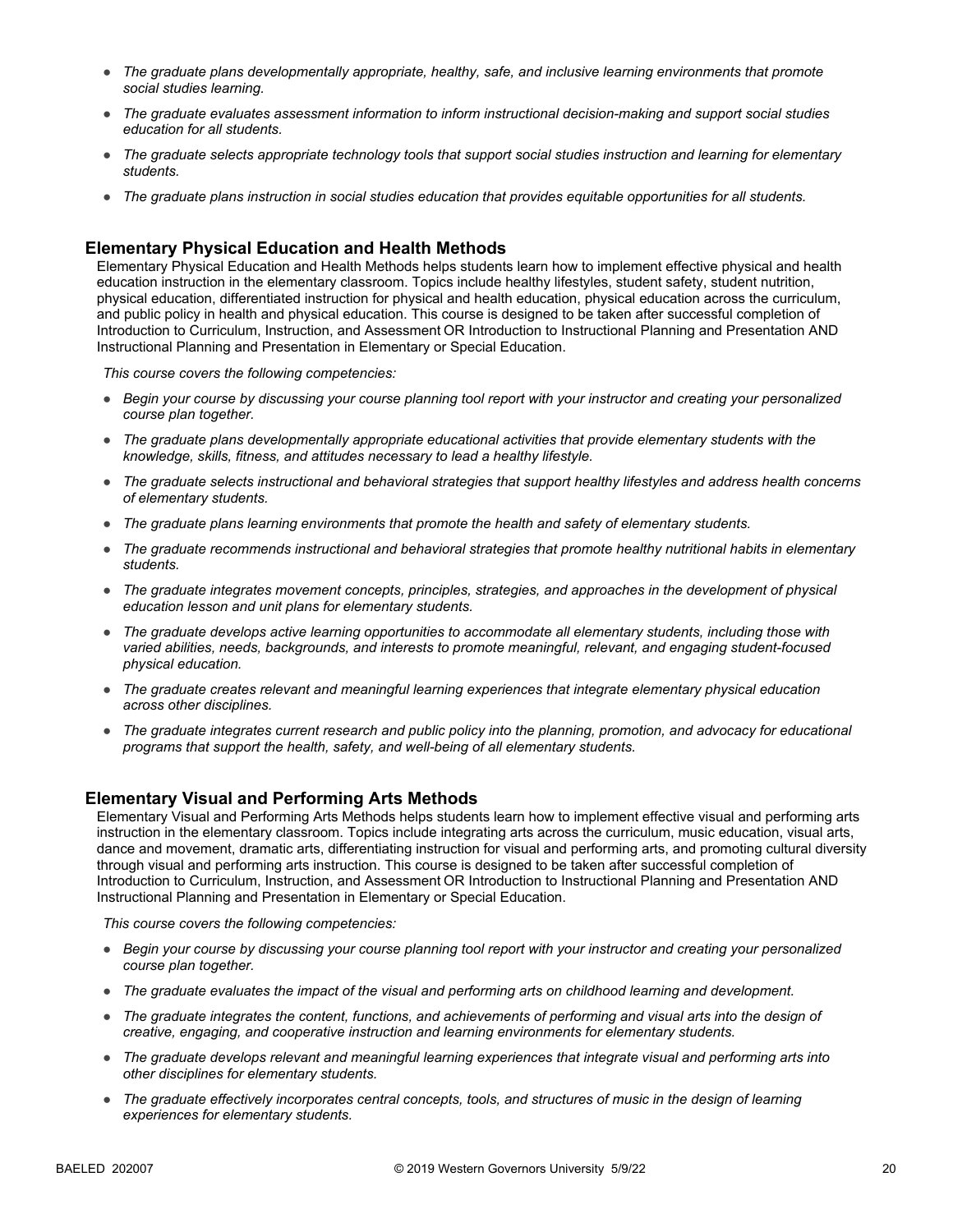- *The graduate effectively incorporates central concepts, inquiry tools, standards, and structures of visual arts in the design of learning experiences for elementary students.*
- *The graduate effectively incorporates central concepts, inquiry tools, standards, and structures of dance and movement in the design of learning experiences for elementary students.*
- *The graduate effectively incorporates central concepts, inquiry tools, standards, and structures of the dramatic arts in the design of learning experiences for elementary students.*
- *The graduate develops learning opportunities that allow for the full and equitable participation in and expression through the arts for students with diverse abilities, needs, backgrounds, and interests.*
- *The graduate develops learning opportunities that allow students to explore the cultural dimensions and contributions of the arts from diverse places, peoples, and periods.*

### **Elementary Disciplinary Literacy**

Elementary Disciplinary Literacy examines teaching strategies designed to help learners in grades K–6 develop the literacy skills necessary to read, write, and think critically while engaging content in different academic disciplines. Course content highlights strategies to help learners distinguish between the unique characteristics of informational texts while improving comprehension and writing proficiency across the curriculum. Strategies to encourage inquiry and cultivate skills in critical thinking, collaboration, and creativity also are addressed. This course is designed to be taken after successful completion of Introduction to Curriculum, Instruction, and Assessment OR Introduction to Instructional Planning and Presentation AND Instructional Planning and Presentation in Elementary or Special Education.

*This course covers the following competencies:*

- *Begin your course by discussing your course planning tool report with your instructor and creating your personalized course plan together.*
- *The graduate distinguishes between the basic strategies used to facilitate comprehension in the elementary content areas and the specialized reading practices needed to comprehend text in a specific discipline.*
- *The graduate integrates discipline-specific literacy instruction to help elementary students make meaning from the text structures, vocabulary, and language features found in a variety of discipline-specific texts.*
- *The graduate plans authentic writing activities to promote understanding of discipline-specific content.*
- The graduate integrates instructional strategies and materials in disciplinary literacy practices to enhance student *understanding within specific disciplines at the elementary level.*
- *The graduate creates authentic learning tasks that provide students with opportunities to demonstrate digital literacy and discipline-specific understandings.*
- *The graduate plans differentiated lessons and units to help students develop language and literacy skills within the disciplines.*

### **Children's Literature**

Children's Literature is an introduction to and exploration of children's literature. Students will consider and analyze children's literature as a lens through which to view the world. Students will experience multiple genres, historical perspectives, cultural representations, and current applications in the field of children's literature. This course is designed to be taken after successful completion of Introduction to Curriculum, Instruction, and Assessment OR Introduction to Instructional Planning and Presentation AND Instructional Planning and Presentation in Elementary or Special Education.

- *Begin your course by discussing your course planning tool report with your instructor and creating your personalized course plan together.*
- *The graduate determines how literary and visual elements are used to convey common themes found in children's literature.*
- *The graduate analyzes various genres of children's literature to understand the characteristics of each genre.*
- *The graduate develops learning experiences that integrate diverse representations from children's literature to help students gain a perspective for understanding the world.*
- *The graduate recommends appropriate texts in children's literature that align with instructional goals to meet the individual learning needs of students.*
- *The graduate creates cross-curricular learning experiences that support, motivate, and engage students when interacting with children's literature.*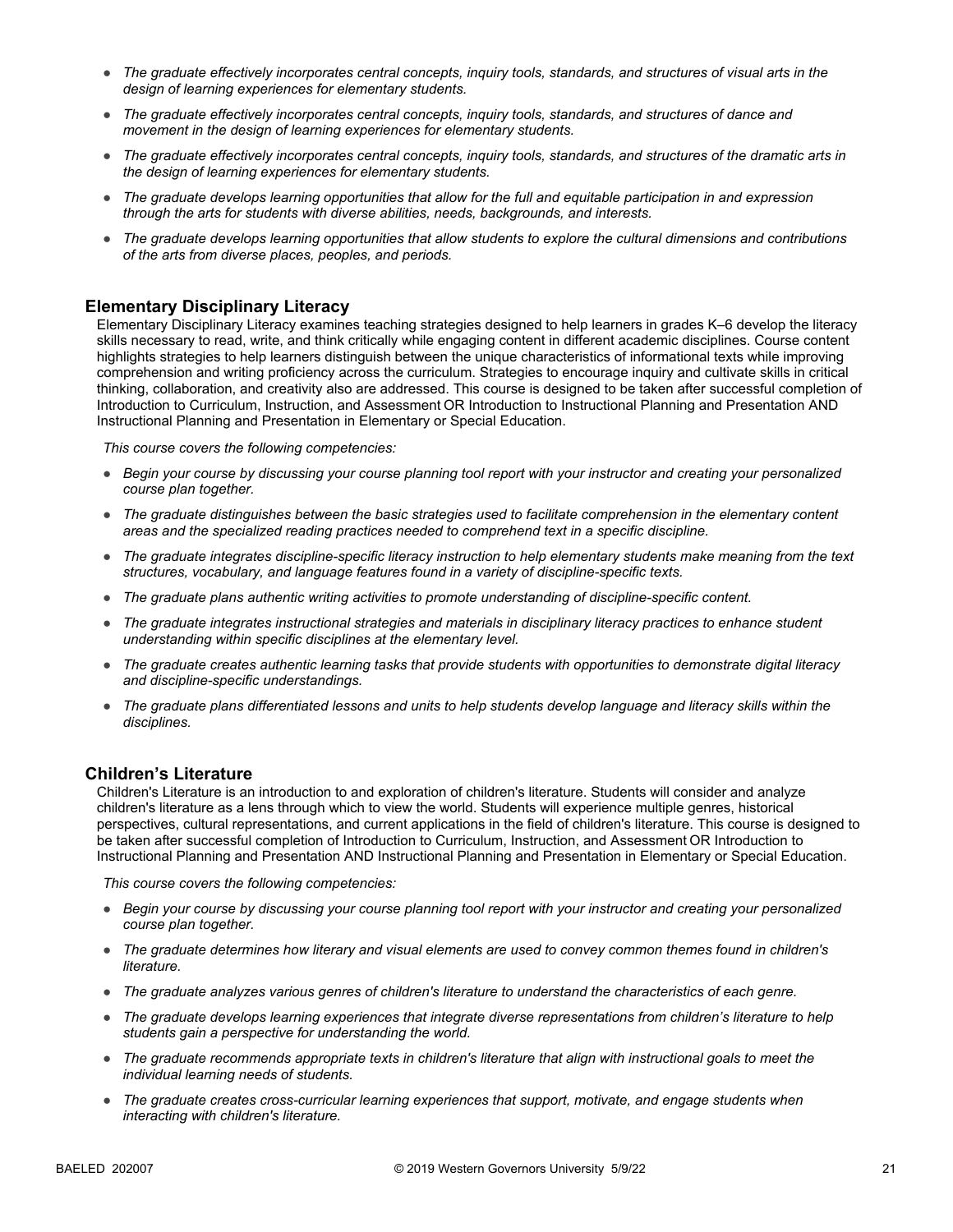# **Pre-Clinical Experiences**

## **Preclinical Experiences in Elementary Education**

Preclinical Experiences in Elementary provides students the opportunity to observe and participate in a wide range of inclassroom teaching experiences in order to develop the skills and confidence necessary to be an effective teacher. Students will reflect on and document the 75 hours of in-classroom observation and experience in their performance assessments. Prior to entering the classroom for the observations, students will be required to meet several requirements including a cleared background check, passing scores on the state or WGU required basic skills exam and a completed resume.

*This course covers the following competencies:*

- *The graduate develops a classroom management plan that integrates best practices for engagement and motivation.*
- *The graduate collaborates with a mentor teacher in the planning and delivery of instruction in a classroom setting.*
- *The graduate evaluates the theoretical and practical implications of various content knowledge applications, tools of inquiry, instructional strategies, models and trends in the context of classrooms and schools.*
- *The graduate evaluates the theoretical and practical implications of various strategies that are intended to support the use of academic language, metacognition, and communication in classroom contexts.*
- *The graduate evaluates the theoretical and practical applications of various assessment practices as they relate to student learning and instructional design.*
- *The graduate evaluates various applications of technological integration in support of learning for all students.*
- The graduate evaluates the theoretical, legal, ethical, and practical applications of teaching students with exceptional *learning needs.*
- *The graduate evaluates educational observations and experiences connected to professional practices to support the development of appropriate teaching dispositions and a personal teaching philosophy.*

# **Demonstration Teaching**

#### **Supervised Demonstration Teaching in Elementary Education, Observations 1 and 2**

Supervised Demonstration Teaching in Elementary Education involves a series of classroom performance observations by the host teacher and clinical supervisor that develop comprehensive performance data about the teacher candidate's skills.

*This course covers the following competencies:*

- *The graduate provides developmentally appropriate instruction that supports the cognitive, linguistic, social, emotional, and physical needs of all students.*
- *The graduate establishes a safe and productive learning environment that supports individual learning, collaborations, and positive social interaction.*
- *The graduate integrates effective strategies to manage the resources, students, procedures, and routines of the classroom.*
- *The graduate designs instruction that effectively integrates understanding of subject matter, curriculum goals, crossdisciplinary skills, pedagogy, and students.*
- *The graduate integrates multiple methods of assessment that engage students in their own growth, document student progress, and inform ongoing planning and instruction.*
- *The graduate integrates a variety of instructional strategies that engage students in the learning process and encourage deep understanding of content and development of the skills needed to apply knowledge in meaningful ways.*
- *The graduate integrates effective strategies to manage the delivery of lesson content.*
- The graduate integrates appropriate central concepts, tools of inquiry, and structures of the discipline to make content *accessible and meaningful for all students and to assure mastery.*

### **Supervised Demonstration Teaching in Elementary Education, Observation 3 and Midterm**

Supervised Demonstration Teaching in Elementary Education involves a series of classroom performance observations by the host teacher and clinical supervisor that develop comprehensive performance data about the teacher candidate's skills.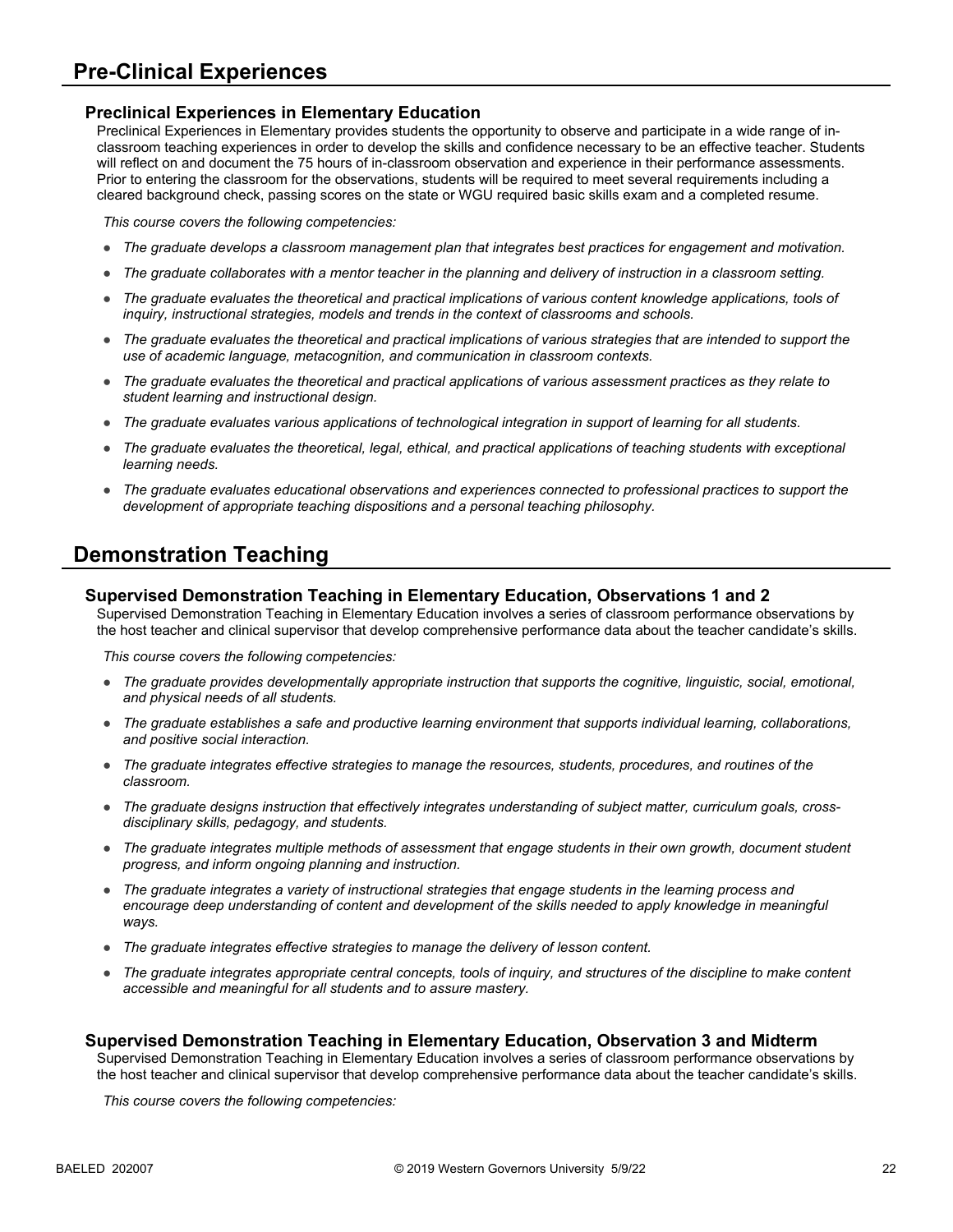- *The graduate provides developmentally appropriate instruction that supports the cognitive, linguistic, social, emotional, and physical needs of all students.*
- *The graduate establishes a safe and productive learning environment that supports individual learning, collaborations, and positive social interaction.*
- *The graduate integrates effective strategies to manage the resources, students, procedures, and routines of the classroom.*
- *The graduate designs instruction that effectively integrates understanding of subject matter, curriculum goals, crossdisciplinary skills, pedagogy, and students.*
- *The graduate integrates multiple methods of assessment that engage students in their own growth, document student progress, and inform ongoing planning and instruction.*
- *The graduate integrates a variety of instructional strategies that engage students in the learning process and encourage deep understanding of content and development of the skills needed to apply knowledge in meaningful ways.*
- *The graduate integrates effective strategies to manage the delivery of lesson content.*
- *The graduate integrates appropriate central concepts, tools of inquiry, and structures of the discipline to make content accessible and meaningful for all students and to assure mastery.*

### **Supervised Demonstration Teaching in Elementary Education, Observations 4 and 5**

Supervised Demonstration Teaching in Elementary Education involves a series of classroom performance observations by the host teacher and clinical supervisor that develop comprehensive performance data about the teacher candidate's skills.

*This course covers the following competencies:*

- *The graduate provides developmentally appropriate instruction that supports the cognitive, linguistic, social, emotional, and physical needs of all students.*
- *The graduate establishes a safe and productive learning environment that supports individual learning, collaborations, and positive social interaction.*
- *The graduate integrates effective strategies to manage the resources, students, procedures, and routines of the classroom.*
- *The graduate designs instruction that effectively integrates understanding of subject matter, curriculum goals, crossdisciplinary skills, pedagogy, and students.*
- *The graduate integrates multiple methods of assessment that engage students in their own growth, document student progress, and inform ongoing planning and instruction.*
- *The graduate integrates a variety of instructional strategies that engage students in the learning process and encourage deep understanding of content and development of the skills needed to apply knowledge in meaningful ways.*
- *The graduate integrates effective strategies to manage the delivery of lesson content.*
- *The graduate integrates appropriate central concepts, tools of inquiry, and structures of the discipline to make content accessible and meaningful for all students and to assure mastery.*

### **Supervised Demonstration Teaching in Elementary Education, Observation 6 and Final**

Supervised Demonstration Teaching in Elementary Education involves a series of classroom performance observations by the host teacher and clinical supervisor that develop comprehensive performance data about the teacher candidate's skills.

- *The graduate provides developmentally appropriate instruction that supports the cognitive, linguistic, social, emotional, and physical needs of all students.*
- *The graduate establishes a safe and productive learning environment that supports individual learning, collaborations, and positive social interaction.*
- *The graduate integrates effective strategies to manage the resources, students, procedures, and routines of the classroom.*
- *The graduate designs instruction that effectively integrates understanding of subject matter, curriculum goals, crossdisciplinary skills, pedagogy, and students.*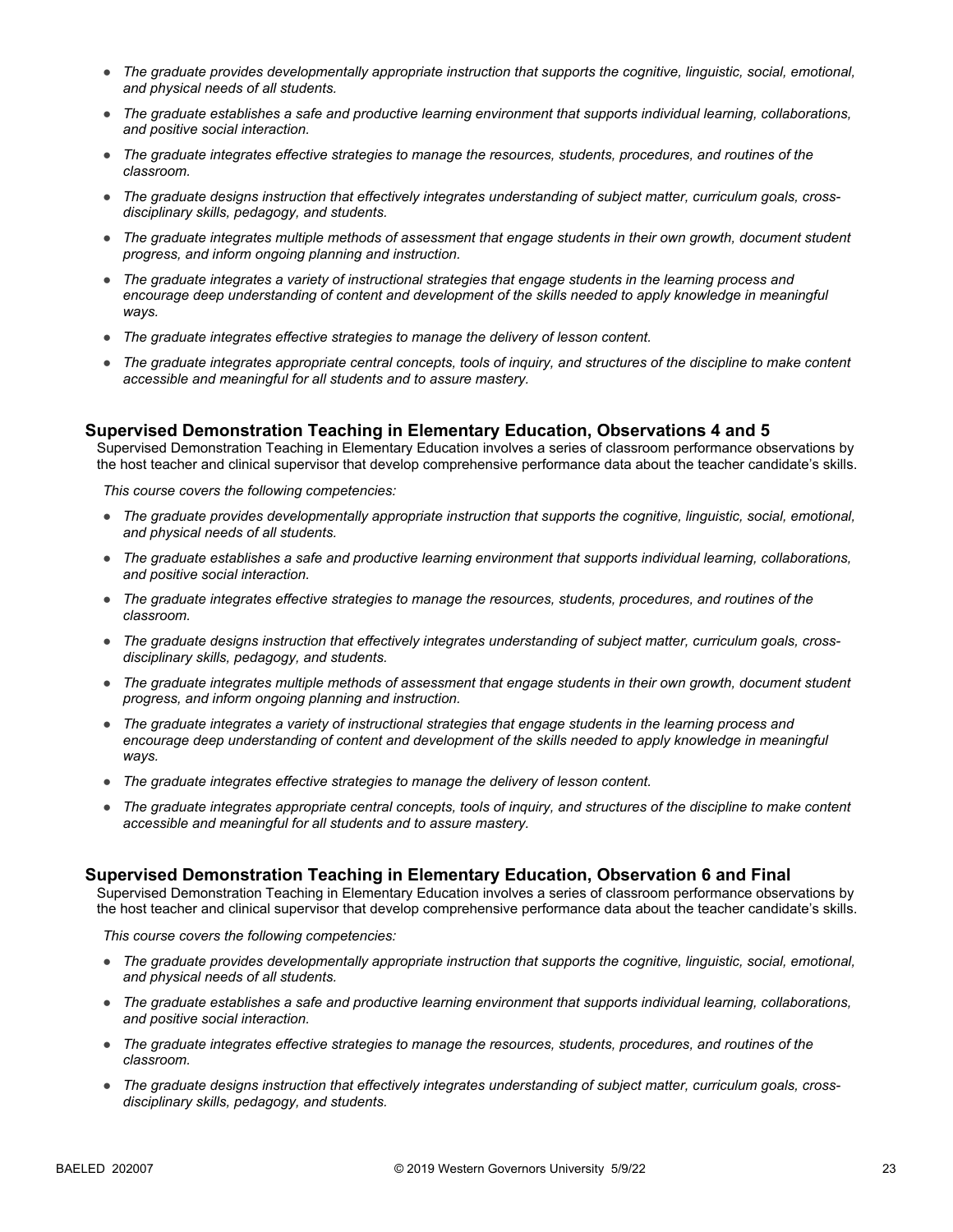- *The graduate integrates multiple methods of assessment that engage students in their own growth, document student progress, and inform ongoing planning and instruction.*
- *The graduate integrates a variety of instructional strategies that engage students in the learning process and*  encourage deep understanding of content and development of the skills needed to apply knowledge in meaningful *ways.*
- *The graduate integrates effective strategies to manage the delivery of lesson content.*
- The graduate integrates appropriate central concepts, tools of inquiry, and structures of the discipline to make content *accessible and meaningful for all students and to assure mastery.*

#### **Teacher Performance Assessment in Elementary Education**

The Teacher Performance Assessment course is a culmination of the wide variety of skills learned during a student's time in the Teachers College at WGU. In order to be a competent and independent classroom teacher, students will showcase a collection of their content, planning, instructional, and reflective skills.

*This course covers the following competencies:*

- *The graduate evaluates the teaching context to accommodate student differences to plan for instruction and assessment.*
- *The graduate plans learning environments that support individual learning, collaboration, and positive social interaction.*
- *The graduate plans comprehensive learning segments of instruction and assessment that align with standards and the needs of students.*
- *The graduate applies instructional strategies that promote learning, engage students, and provide differentiated instruction.*
- *The graduate integrates strategies to develop academic language that facilitates effective student participation and engagement in learning.*
- *The graduate utilizes assessment data to profile student learning, communicate information about student progress and achievement, and guide and modify instruction.*
- *The graduate evaluates teaching experiences including the planning and implementing of curriculum and instruction through ongoing reflection.*

#### **Professional Portfolio**

Professional Portfolio requires candidates to create an online teaching portfolio that demonstrates professional beliefs, growth, and effective teaching practices from the Demonstration Teaching experience. The portfolio includes reflective essays (educational beliefs, professional growth, and collaboration with stakeholders) and professional artifacts (resume and artifacts with commentary on academic language, systems of student support, education technology, and professional communication with families) developed and acquired during Demonstration Teaching.

*This course covers the following competencies:*

- *The graduate recommends improvements for instruction and professional practice through personal reflection.*
- *The graduate integrates technology into classroom learning experiences to enhance student learning and monitor academic progress.*
- *The graduate demonstrates ethical responsibilities and appropriate teaching dispositions, including those outlined in the Western Governors University Teachers College Code of Ethics.*
- *The graduate recommends strategies that support the development of academic language for all students.*
- *The graduate integrates a variety of strategies and resources to differentiate instruction and meet the needs of diverse learners.*
- *The graduate develops appropriate plans for professional growth in subject matter knowledge and pedagogical skills, including habits and skills of continual inquiry and learning.*

### **Cohort Seminar**

Cohort Seminar provides mentoring and supports teacher candidates during their demonstration teaching period by providing weekly collaboration and instruction related to the demonstration teaching experience. It facilitates their demonstration of competence in becoming reflective practitioners, adhering to ethical standards, practicing inclusion in a diverse classroom, exploring community resources, building collegial and collaborative relationships with teachers, and considering leadership and supervisory skills.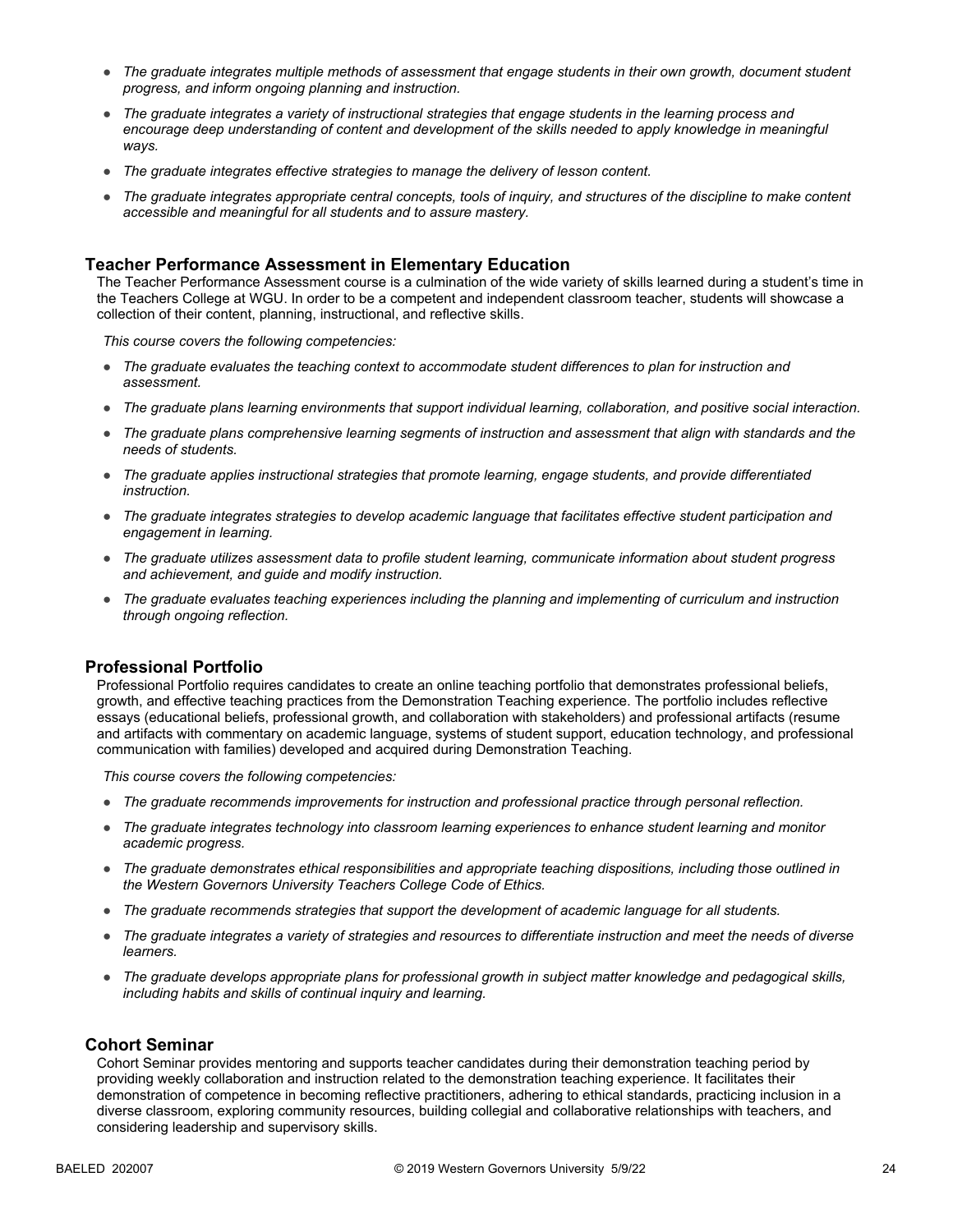- *The graduate demonstrates the ability to positively impact student learning through work samples, student artifacts, assessment results, and reflection.*
- *The graduate recommends improvements for instruction and professional practice through personal reflection.*
- *The graduate demonstrates ethical responsibilities and appropriate teaching dispositions, including those outlined in the Western Governors University Teachers College Code of Ethics.*
- *The graduate recommends strategies for effectively collaborating with colleagues, parents, and community professionals to support student development, learning, and well being.*
- *The graduate selects community resources that support students' non-instructional needs in and out of the classroom.*
- *The graduate recommends strategies that support the development of academic language for all students.*
- *The graduate integrates a variety of strategies and resources to differentiate instruction and meet the needs of diverse learners.*
- *The graduate recommends effective strategies to maintain high levels of student engagement.*
- *The graduate recommends best practices for classroom management, effective transitions, and pacing to maximize instructional time.*
- *The graduate develops appropriate plans for professional growth in subject matter knowledge and pedagogical skills, including habits and skills of continual inquiry and learning.*